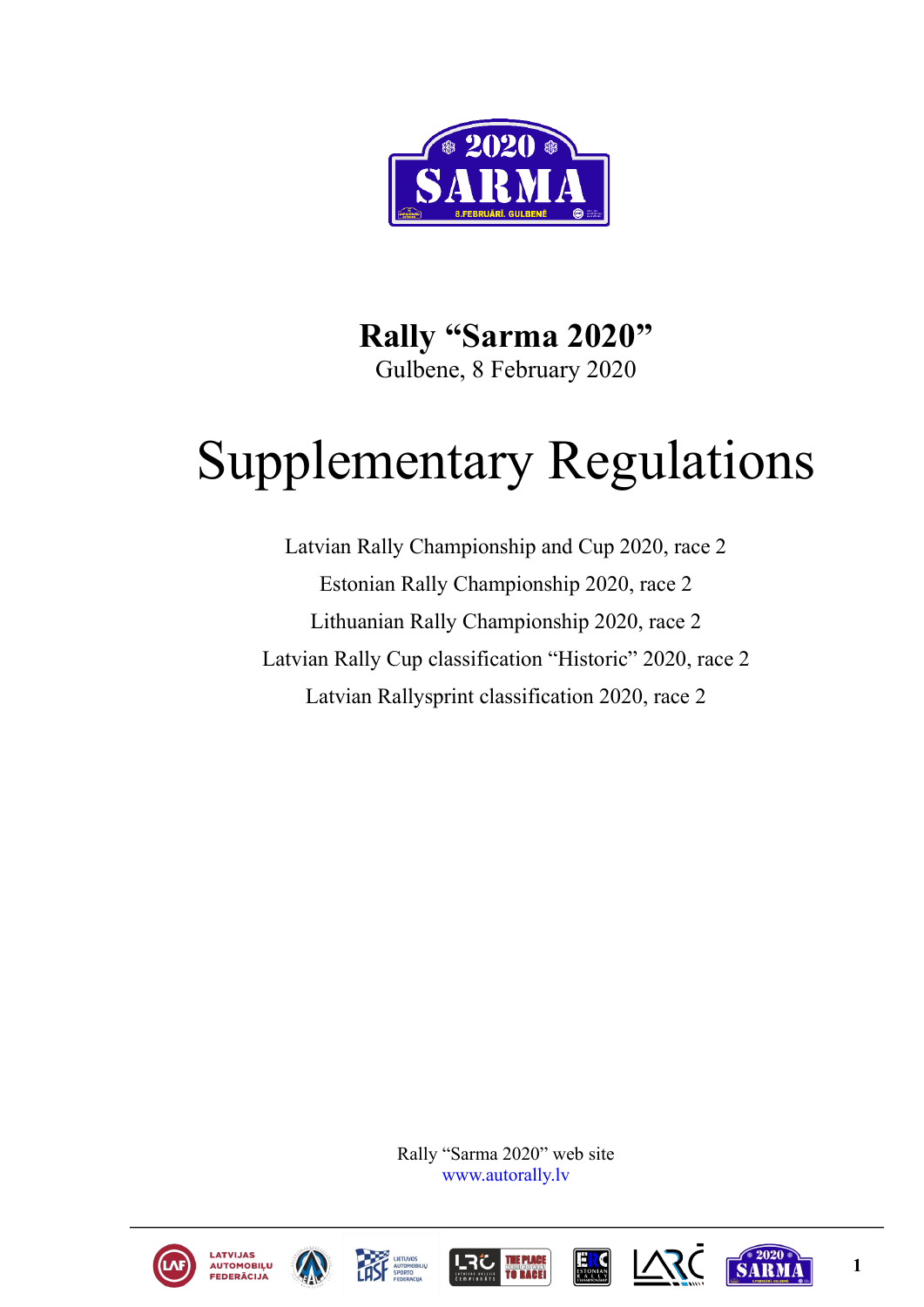# Satura rādītājs

<span id="page-1-0"></span>

| 1.  |  |
|-----|--|
| 2.  |  |
| 3.  |  |
| 4.  |  |
| 5.  |  |
| 6.  |  |
| 7.  |  |
| 8.  |  |
| 9.  |  |
| 10. |  |
| 11. |  |
| 12. |  |
| 13. |  |
| 14. |  |
| 15. |  |

# **Appendices**

- 1. Itinerary
- 2. Identifications and Advertising
- 3. Competitors' Relations Officer
- 4. Forbidden Territories
- 5. GPS Tracking System
- 6. GPS Tracking System inspection and disassemble places
- 7. Studded tyres
- 8. Reconnaissance Schedule

# **Documents**

- 1. Sample of sealing of Turbo compressors
- 2. Safety equipment form for Pre-Start Scrutineering

These documents will be available on the official website of Latvian Rally Championship www.autorally.lv. title Rally "Sarma 2020".











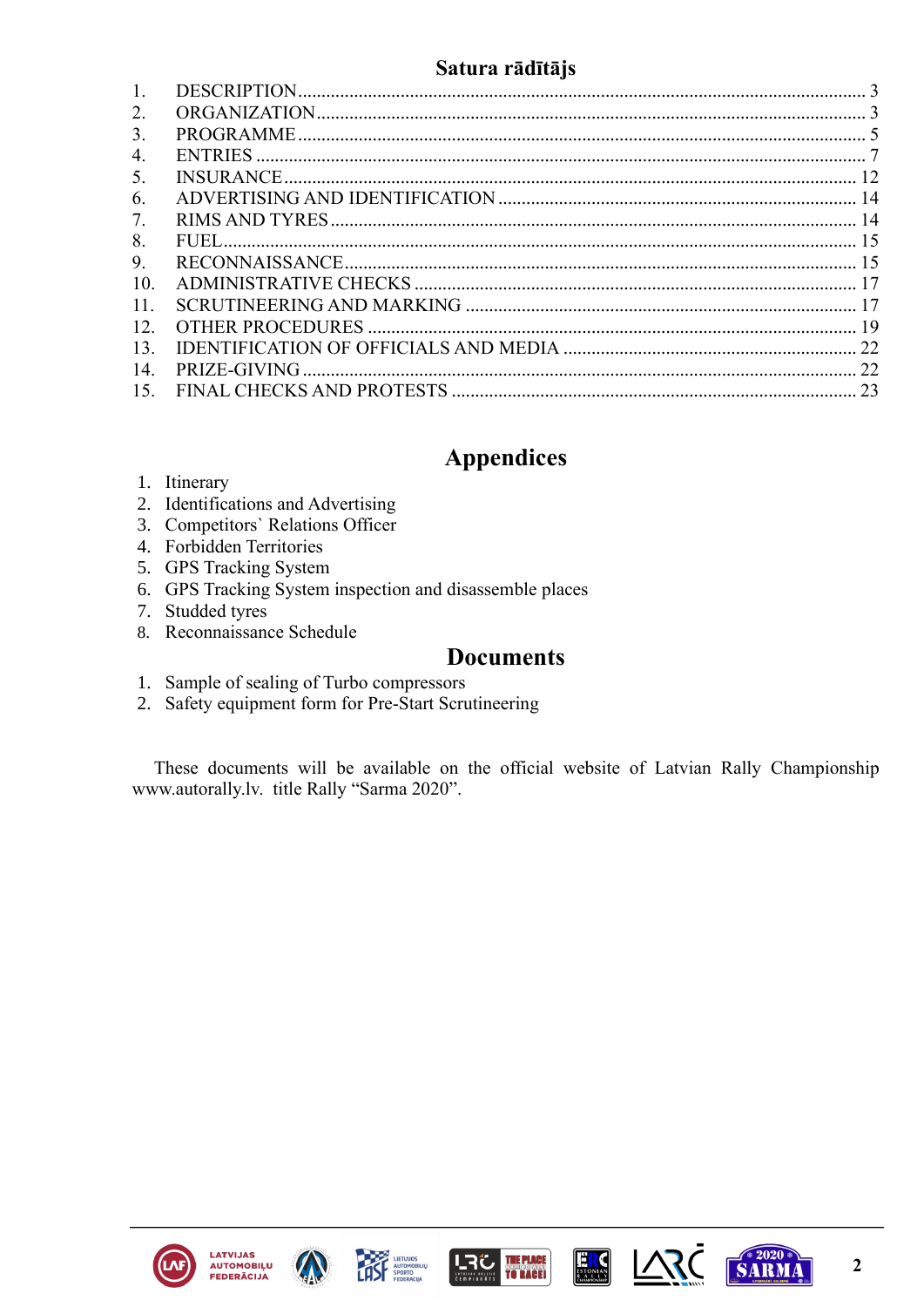# <span id="page-2-0"></span>**1. [DESCRIPTION](#page-1-0)**

# *1.1. Introduction*

Rally "Sarma 2020" will be run in compliance with FIA International Sporting Code, LAF National Sporting Code General Part (hereinafter named LAF Codex), LAF Rally General Regulations, FIA, LAF, EAF and LASF Car Technical Regulations, LAF Rally Commission (RK) Rallysprint regulations, Latvian RK Championship Regulations 2020 (hereinafter – Championship Regulations), Latvian Traffic laws, Estonian, Lithuanian Rally Championship Regulations and these Supplementary Regulations of Rally "Sarma 2020".

 Modifications or changes to these Supplementary Regulations will be announced only by numbered and dated bulletins issued by the Organizer or the Stewards. Estonian Rally Championship Regulations - www.autosport.ee. Lithuanian Rally Championship Regulations - www.lasf.lt

These Supplementary Regulations are published in Latvian and English. In case of dispute only the Latvian text will be binding.

### *1.2. Road surface*

| <b>Special Stage</b> | surtace                         |
|----------------------|---------------------------------|
| Special Stages       | Gravel closed with snow and ice |

# *1.3. Route*

The Rally will take place on 8 February 2020, in Latvia, County Gulbene.

|                                     | Rally                  | <b>Historic</b>        | Rallysprint  |
|-------------------------------------|------------------------|------------------------|--------------|
| Total length of Special Stages      | up to $106 \text{ km}$ | up to 94 km            | up to 82 km  |
| Total length of the Rally           | up to $364 \text{ km}$ | up to $317 \text{ km}$ | up to 271 km |
| Total number of SS                  |                        |                        |              |
| Number of SS that will be run twice |                        |                        |              |
| Number of Sections                  |                        |                        |              |
| Number of Legs                      |                        |                        |              |
| Power stage                         | PS <sub>8</sub>        |                        |              |

# <span id="page-2-1"></span>**2. [ORGANIZATION](#page-1-0)**

# 2.1. **Rally "Sarma 2020" counts for:**

| 2nd race | Latvian Rally Championship and Cup |
|----------|------------------------------------|
| 2nd race | Estonian Rally Championship        |
| 2nd race | Lithuanian Rally Championship      |
| 2nd race | Latvian Rally Cup "Historic"       |
| 2nd race | Latvian Rallysprint Championship   |

# *2.2. VISA number*

Rally is registered in the LAF event schedule for calendar 2020 (Nr. 010/20).

# *2.3. Organizer*

| SIA "Gulbenes AUTO - MOTO" | Registration Nr. LV44603001248                       |
|----------------------------|------------------------------------------------------|
| Legal address:             | Klavu street 30, Gulbene, Gulbenes district, LV-4401 |
| Mob.tel.:                  | $+371$ 27707111, $+371$ 26605605                     |
| E-mail:                    | sia. automoto@inbox.lv                               |

Rally will be organized in cooperation with society "Auto moto Gulbene".









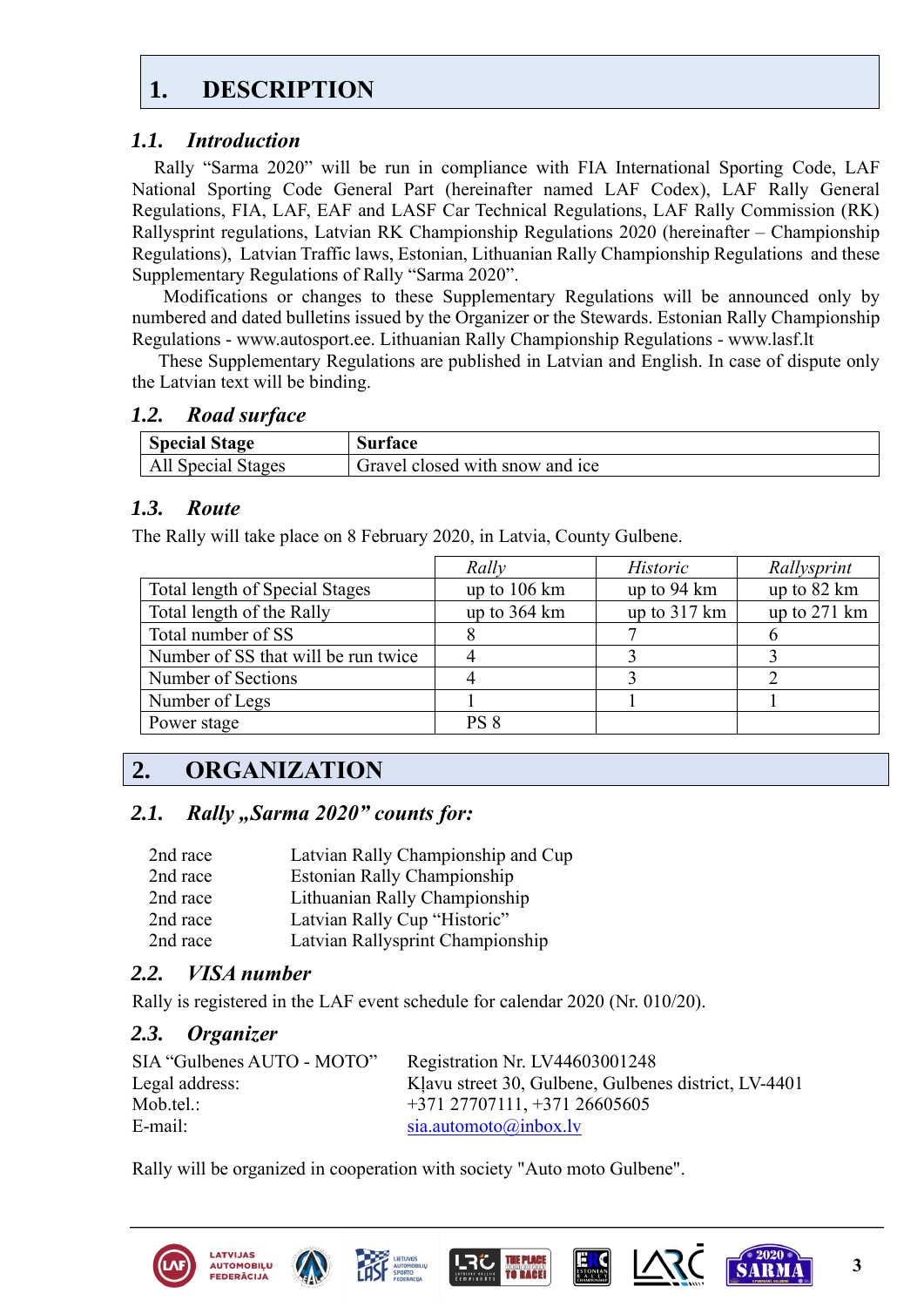| <b>Organization committee:</b><br>2.4.                                                                                                                                                                                                                                                                                                                                                                                                                                                                                                                |                                                                                                                                                                                                                                                                                                                                                                  |                                                                                                                                                                                                                                     |
|-------------------------------------------------------------------------------------------------------------------------------------------------------------------------------------------------------------------------------------------------------------------------------------------------------------------------------------------------------------------------------------------------------------------------------------------------------------------------------------------------------------------------------------------------------|------------------------------------------------------------------------------------------------------------------------------------------------------------------------------------------------------------------------------------------------------------------------------------------------------------------------------------------------------------------|-------------------------------------------------------------------------------------------------------------------------------------------------------------------------------------------------------------------------------------|
| Chairman:<br>Number of committee:                                                                                                                                                                                                                                                                                                                                                                                                                                                                                                                     | Jānis Sniedzāns<br>Vilhelms Sniedzāns<br>Daumants Lūkins<br>Daina Kokare<br><b>Viesturs Ronis</b><br>Māris Kalniņš                                                                                                                                                                                                                                               | (Latvia)<br>(Latvia)<br>(Latvia)<br>(Latvia)<br>(Latvia)<br>(Latvia)                                                                                                                                                                |
| <b>Stewards:</b><br>2.5.                                                                                                                                                                                                                                                                                                                                                                                                                                                                                                                              |                                                                                                                                                                                                                                                                                                                                                                  |                                                                                                                                                                                                                                     |
| Chief Steward:<br>Steward:<br>Steward:<br>Secretary to the Stewards:                                                                                                                                                                                                                                                                                                                                                                                                                                                                                  | Juhan Mand<br><b>Andris Millers</b><br>(will be announced)<br>Linda Medne                                                                                                                                                                                                                                                                                        | (Estonia)<br>(Latvia)<br>(Lithuania)<br>(Latvia)                                                                                                                                                                                    |
| 2.6.<br><b>Observers and Delegates:</b>                                                                                                                                                                                                                                                                                                                                                                                                                                                                                                               |                                                                                                                                                                                                                                                                                                                                                                  |                                                                                                                                                                                                                                     |
| LAF Rally Committee Observer:<br>LAF Scrutineer's Delegate<br><b>EAL Scrutineer's Delegate</b><br>LASF Scrutineer's Delegate                                                                                                                                                                                                                                                                                                                                                                                                                          | Andris Zvingevics<br>Andris Šimkus<br>Marek Mõistus<br>Saulius Stanaitis                                                                                                                                                                                                                                                                                         | (Latvia)<br>(Latvia)<br>(Estonia)<br>(Lithuania)                                                                                                                                                                                    |
| <i><b>Officials:</b></i><br><b>2.7.</b>                                                                                                                                                                                                                                                                                                                                                                                                                                                                                                               |                                                                                                                                                                                                                                                                                                                                                                  |                                                                                                                                                                                                                                     |
| <b>Rally Director:</b><br><b>Rally Deputy Director:</b><br>Clerk of the Course:<br>Deputy Clerk of the Course:<br>Deputy Clerk of the Course on the Route:<br>Safety Officer:<br>Deputy Safety Officer:<br>Deputy Clerk of the Course – Green light:<br>Rally HQ Manager:<br>Rally Secretary:<br>Results and Timekeeping:<br>Start/finish system Manager:<br>Chief time keeping:<br><b>Chief Scrutineer:</b><br>Competitor's Relations Officer:<br>Competitor's Relations Officer:<br>GPS system Officer:<br>Chief Medical Officer:<br>Press Officer: | Vilhelms Sniedzāns<br>Ivars Kalninš<br>Dāvis Kalniņš<br>Jānis Sniedzāns<br>Kārlis Veiders<br><b>Guntis Citlavs</b><br><b>Viesturs Ronis</b><br>Didzis Kanders<br>Irēna Krastiņa<br>Ilona Gaigole<br>Andris Rigerts<br>Ainārs Siliņš<br>Itars Siliņš<br>Elvijs Sproģis<br>Māris Kulšs<br><b>Eduards Kalve</b><br>Maris Simson<br>Tatjana Ivanova<br>Girts Avotiņš | (Latvia)<br>(Latvia)<br>(Latvia)<br>(Latvia)<br>(Latvia)<br>(Latvia)<br>(Latvia)<br>(Latvia)<br>(Latvia)<br>(Latvia)<br>(Latvia)<br>(Latvia)<br>(Latvia)<br>(Latvia)<br>(Latvia)<br>(Latvia)<br>(Lithuania)<br>(Latvia)<br>(Latvia) |
| Service Park Manager:                                                                                                                                                                                                                                                                                                                                                                                                                                                                                                                                 | Jānis Veiders                                                                                                                                                                                                                                                                                                                                                    | (Latvia)                                                                                                                                                                                                                            |

# *2.8. Rally HQ and Official Notice Board*

Place: Gulbenes Cultural Center, O.Kalpaka str. 60, Gulbene

| Date:           | Time:           |
|-----------------|-----------------|
| 7 February 2020 | $08:00 - 19:00$ |
| 8 February 2020 | $07:45 - 21:00$ |

Official Rally Information: [www.autorally.lv](http://www.autorally.lv/)









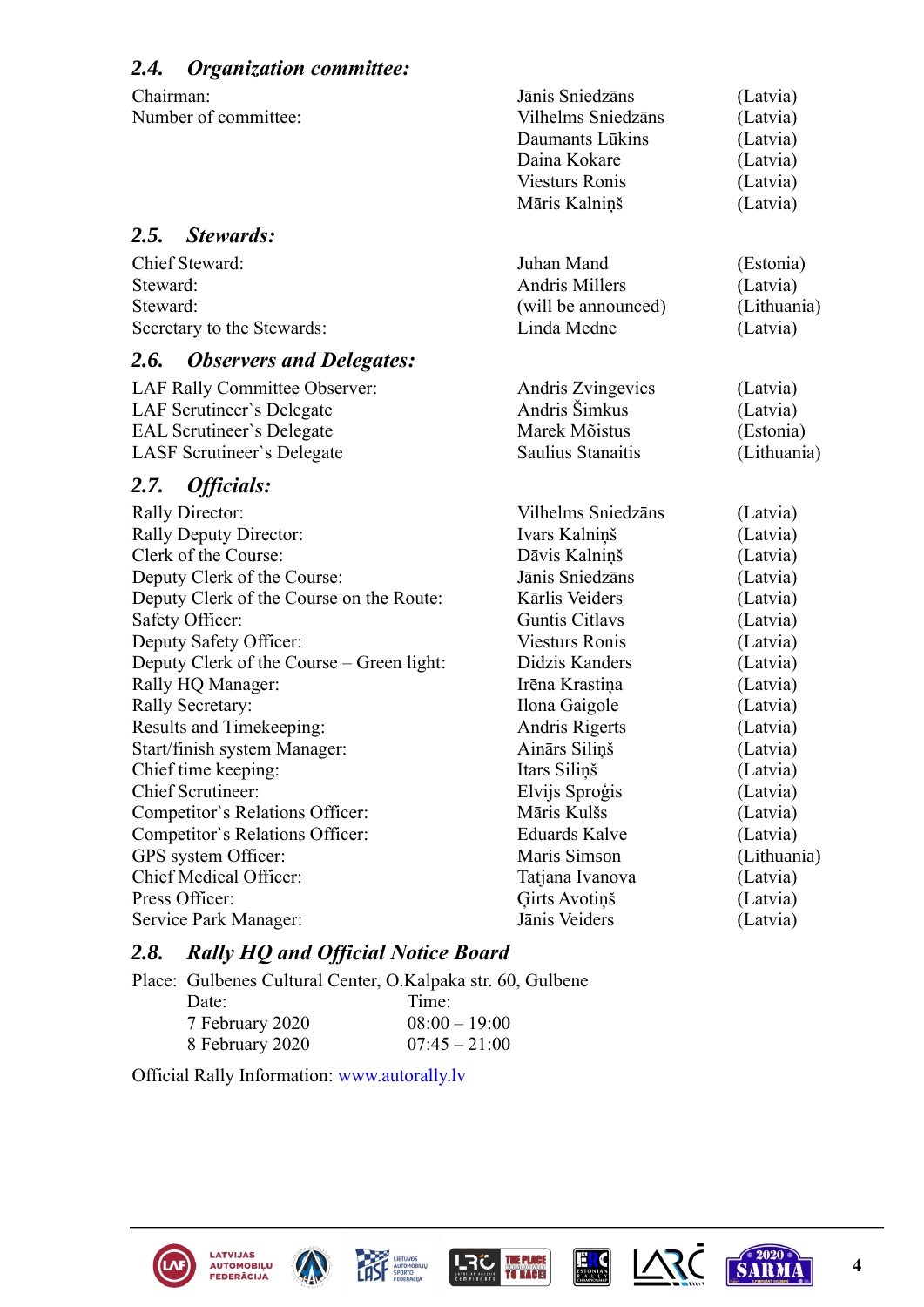# *2.9. Media centre*

Place: Gulbenes Cultural Center, O.Kalpaka str. 60, Gulbene Date: Time: 7 February 2020 08:00 – 19:00 8 February 2020 07:45 – 21:00

# *2.10. Service park*

Place: Service Park - Nākotnes str.8, Gulbene, Gulbenes county Date: Time: 7 February 2020 07:00 – 21:00 8 February 2020 07:00 – 21:00

# *2.11. Park Ferme*

|                 | Place: Abelu str 2, Gulbene, Gulbenes novads |  |
|-----------------|----------------------------------------------|--|
| Date:           |                                              |  |
| 8 February 2020 | behind LK 9 (Rally)                          |  |
|                 | behind LK 8 (Historic)                       |  |
|                 | behind LK 7 (Rallysprint)                    |  |

# *2.12. Main GPS coordinates*

| Rally HQ                | O.Kalpaka street 60, Gulbene | N 57.1728 | E 26.7623 |
|-------------------------|------------------------------|-----------|-----------|
| Service park            | Nākotnes street 8, Gulbene   | N 57.1641 | E 26.7676 |
| Pre-start Scrutineering | Parka street 4, Gulbene      | N 57.1630 | E 26.7606 |
| Rally start TC0         | Nākotnes street 8, Gulbene   | N 57.1641 | E 26.7676 |
| Final Scrutineering     | Parka str. 4, Gulbene        | N 57.1630 | E 26.7606 |
| Parc Ferme              | Ābeļu str. 2, Gulbene        | N 57.1724 | E 26.7604 |

# <span id="page-4-0"></span>**3. [PROGRAMME](#page-1-0)**

### *3.1. The programme before the race week*

| Wednesday, 8 January, 2020 |                                                  |                  |
|----------------------------|--------------------------------------------------|------------------|
|                            | Supplementary Regulations published              |                  |
|                            | Entries open                                     |                  |
|                            | Prohibited territories announced                 | www.autorally.ly |
|                            | Competitors list published (in applied order)    |                  |
| Friday, 31 January, 2020   |                                                  |                  |
|                            | Closing date for Entries                         |                  |
| 18:00                      | Closing day for additional places in the Service |                  |
|                            | Parks                                            |                  |

# *3.2. Race week programme*

| Monday, 3 February, 2020            |                                       |                  |
|-------------------------------------|---------------------------------------|------------------|
| Closing date for Entry Fee<br>18:00 |                                       |                  |
| Tuesday, 4 February, 2020           |                                       |                  |
| 12:00                               | Temporary Participants list published | www.autorally.ly |











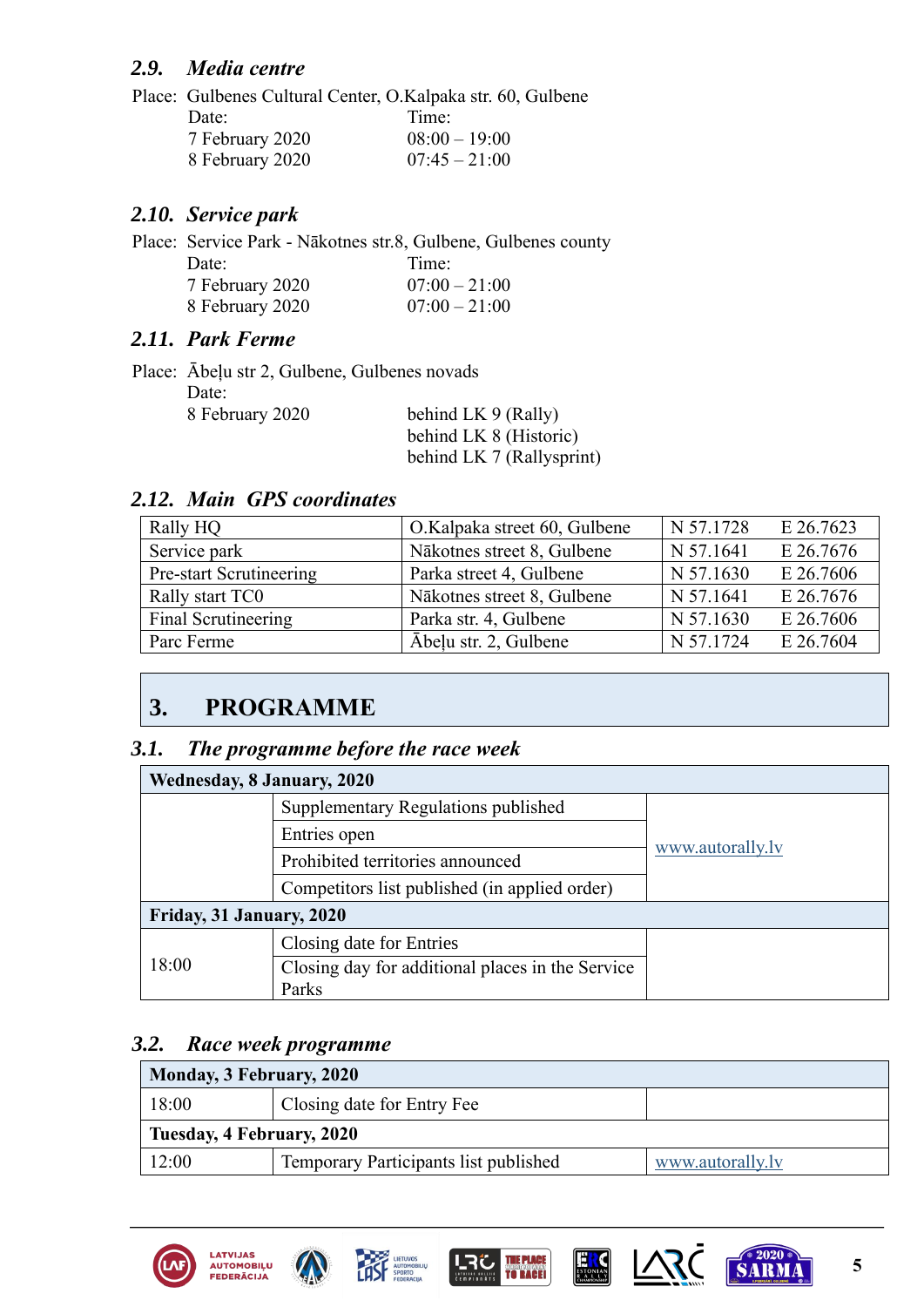| Wednesday, 5 February, 2020 |                                                                         |                                                                                 |  |  |  |
|-----------------------------|-------------------------------------------------------------------------|---------------------------------------------------------------------------------|--|--|--|
| 12:00                       | Administrative check and Scrutineering                                  | www.autorally.lv                                                                |  |  |  |
|                             | schedule published on the rally website                                 |                                                                                 |  |  |  |
|                             | Thursday, 6 February 2020                                               |                                                                                 |  |  |  |
|                             | Free practice                                                           |                                                                                 |  |  |  |
| Friday, 7 February, 2020    |                                                                         |                                                                                 |  |  |  |
|                             | Closing date for forbidden territories                                  |                                                                                 |  |  |  |
| $07:00 - 21:00$             | Service Park open                                                       | Nākotnes str. 8, Gulbene                                                        |  |  |  |
| $08:00 - 19:00$             | Rally HQ open                                                           | Gulbenes Cultural Centre,<br>O.Kalpaka str. 60, Gulbene                         |  |  |  |
| $08:00 - 11:40$             | Administrative Checks and issuing of<br>Documents and GPS system        | Gulbenes Cultural Centre,<br>O.Kalpaka str. 60, Gulbene                         |  |  |  |
| $09:00 - 16:30$             | Scrutineering                                                           | Gulbene, Parka str. 4, "SIA<br>Gulbenes Autobuss" building                      |  |  |  |
| $08:30 - 18:30$             | Reconnaissance                                                          | Gulbene county                                                                  |  |  |  |
| $14:00 - 19:00$             | Media centre open                                                       | Gulbenes Cultural Centre,<br>O.Kalpaka str. 60, Gulbene                         |  |  |  |
| 17:30                       | First Stewards meeting                                                  | Gulbenes Cultural Centre,<br>O.Kalpaka str. 60, Gulbene                         |  |  |  |
| 18:00                       | Schedule published for competitive car parking<br>in the pre-start zone | Gulbenes Cultural Centre,<br>O.Kalpaka str. 60, Gulbene                         |  |  |  |
| 18:00                       | Publication of Start list                                               | Gulbenes Cultural Centre,<br>O.Kalpaka str. 60, Gulbene<br>and www.autorally.lv |  |  |  |
| Up to $19:00$               | Returning of Reconnaissance Time cards,<br>check of driver's license    | Gulbenes Cultural Centre,<br>O.Kalpaka str. 60, Gulbene                         |  |  |  |
| 19:00                       | Opening of the Rally                                                    | Gulbenes Cultural Centre,<br>O.Kalpaka str. 60, Gulbene                         |  |  |  |
| Saturday, 8 February, 2020  |                                                                         |                                                                                 |  |  |  |
| $07:00 - 21:00$             | Service Park open                                                       | Nākotnes str. 8, Gulbene                                                        |  |  |  |
| $07:45 - 21:00$             | Rally HQ open                                                           | Gulbenes Cultural Centre,<br>O.Kalpaka str. 60, Gulbene                         |  |  |  |
| $07:45 - 21:00$             | Media centre open                                                       | Gulbenes Cultural Centre,<br>O.Kalpaka str. 60, Gulbene                         |  |  |  |
| 08:00                       | Rally Start RK Historic                                                 | Nākotnes str. 8, Gulbene                                                        |  |  |  |
| 08:30                       | <b>Rally Start</b>                                                      | Nākotnes str. 8, Gulbene                                                        |  |  |  |
|                             | Planed Finish TC 8 (RK Historic)                                        | Gulbenes Cultural Centre,                                                       |  |  |  |
| 16:07                       | Park Ferme behind finish TC 8                                           | O.Kalpaka str. 60, Gulbene                                                      |  |  |  |
| 16:15                       | Planed Finish TC 7 (RK Historic)<br>Park Ferme behind finish TC 7       | Gulbenes Cultural Centre,<br>O.Kalpaka str. 60, Gulbene                         |  |  |  |
| 18:00                       | Publication of Provisional Final Classification<br>(Rallysprint)        | Gulbenes Cultural Centre,<br>O.Kalpaka str. 60, Gulbene                         |  |  |  |
| 18:30                       | Planed Finish TC 9 (Rally)<br>Park Ferme behind finish TC 9             | Gulbenes Cultural Centre,<br>O.Kalpaka str. 60, Gulbene                         |  |  |  |
| From 18:30                  | Plānotā noslēguma tehniskā pārbaude (Rallijs)                           | Gulbene, Parka str. 4, "SIA<br>Gulbenes Autobuss" building                      |  |  |  |
| 20:05                       | Second planed Stewards meeting                                          | Gulbenes Cultural Centre,<br>O.Kalpaka str. 60, Gulbene                         |  |  |  |
| 20:20                       | Publication of Provisional Final Classification                         | Gulbenes Cultural Centre,<br>O.Kalpaka str. 60, Gulbene                         |  |  |  |









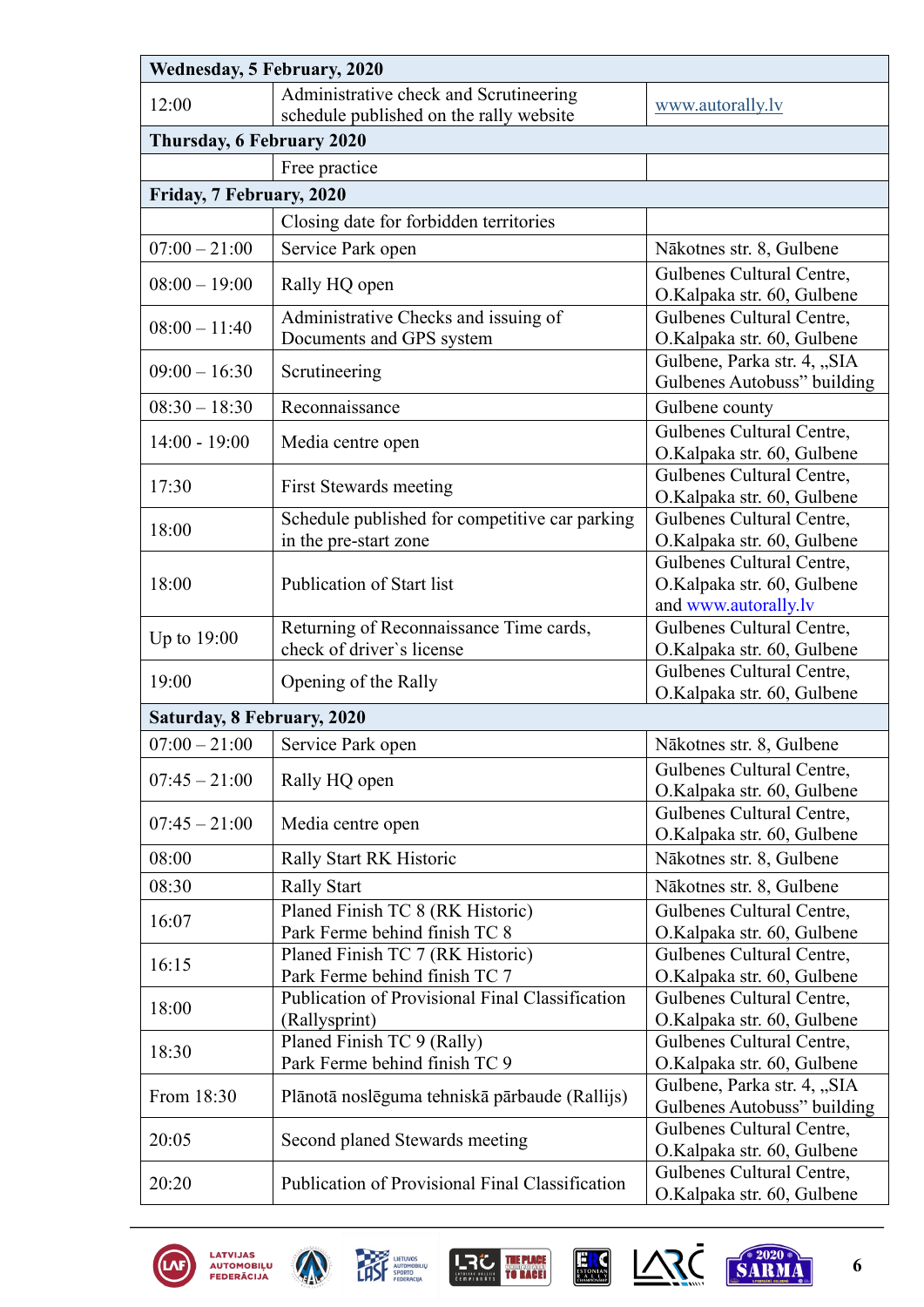| 20:50 | Publication of Final Classification | Gulbenes Cultural Centre,<br><sup>1</sup> O.Kalpaka str. 60, Gulbene |
|-------|-------------------------------------|----------------------------------------------------------------------|
| 21:00 | Prize-giving                        | Gulbenes Cultural Centre,<br>O.Kalpaka str. 60, Gulbene              |

# <span id="page-6-0"></span>**4. [ENTRIES](#page-1-0)**

# *4.1. Closing date for Entries*

Closing date for Entries 31 January 2020, 18:00.

# *4.2. Entry procedure*

Each competitor must complete the Entry form on the web site www.autorally.lv. The Organizer must receive the original Application Form before the participant carries out the Administrative check. It is possible to specify the information about the co-driver during the Administrative Checks. Entries will be only accepted if accompanied by the total amount of the Entry Fee. Signing the Entry form the competitor allows the Organizer to publish the information contained in the Entry in the Mass Media. In the Rally may start only licensed drivers of LAF Rally Committee or other ASN.

Participants who has sent the Entry form to the Organizer but can`t participate in the Competition must inform the Organizer about it before Tuesday, 4 February 2020. Otherwise this will be reported to the LAF Rally Committee who will consider a penalty.

Participants are mandatory to specify in the Entry form the classification class wishing to participate in.

#### *4.3. Number of accepted entrants and classes*

#### *4.3.1. Number of accepted entrants*

The maximum number of entrants in the Rally Sarma 2020 – 110.

If more entries are received the Organizer reserves the right to decide which entries will be accepted.

#### *4.3.2. Anti-doping rules*

In accordance with the World Anti-Doping Code during the competition can be made alcohol control. Alcohol (ethanol) will be determined using the breath test. For the infringement the driver shall be excluded from the competition, the violations will be reported to the Rally Committee.

#### *4.3.3. Competition cars*

It is allowed to participate in the Rally Sarma 2020 classification with cars that meet Latvian Rally, Rallysprint, "Historic", Estonian and Lithuanian Rally Championship 2020 Regulations.

#### *4.3.4. Classification groups*

#### 4.3.4.1. Classification groups for Rally "Sarma 2020":

| LRČ ABS          | Includes classes: WRC, R5, R4, S2000; A8; A7; A6; A5; N4; N3; N2; N1;<br>R3; R2; R1; - in accordance with FIA Technical Regulations and approved<br>explanation of LAF Technical Regulations; PROTO-R and PROTO-L;<br>L13 (over 3000 cm3 up to 4000 cm3); L12 (2500 cm3 up to 3000 cm3), L11<br>(2000 cm3 up to 2500 cm3); L10 (over 1600 cm3 up to 2000 cm3); L9 (over<br>1400 cm3 up to 1600 cm3), L8 (over 1000 cm3 up to 1400 cm3);<br>Baltic open B6 and B7 classes. Explanation about FIA 2020 division:<br>Rally 1-WRC<br>Rally 2-R5<br>Rally 4-R2 |
|------------------|-----------------------------------------------------------------------------------------------------------------------------------------------------------------------------------------------------------------------------------------------------------------------------------------------------------------------------------------------------------------------------------------------------------------------------------------------------------------------------------------------------------------------------------------------------------|
|                  | Rally 5-R1                                                                                                                                                                                                                                                                                                                                                                                                                                                                                                                                                |
| LRČ <sub>1</sub> | Includes 4WD classes: PROTO-L; L13 in accordance with LAF Technical<br>Regulations                                                                                                                                                                                                                                                                                                                                                                                                                                                                        |











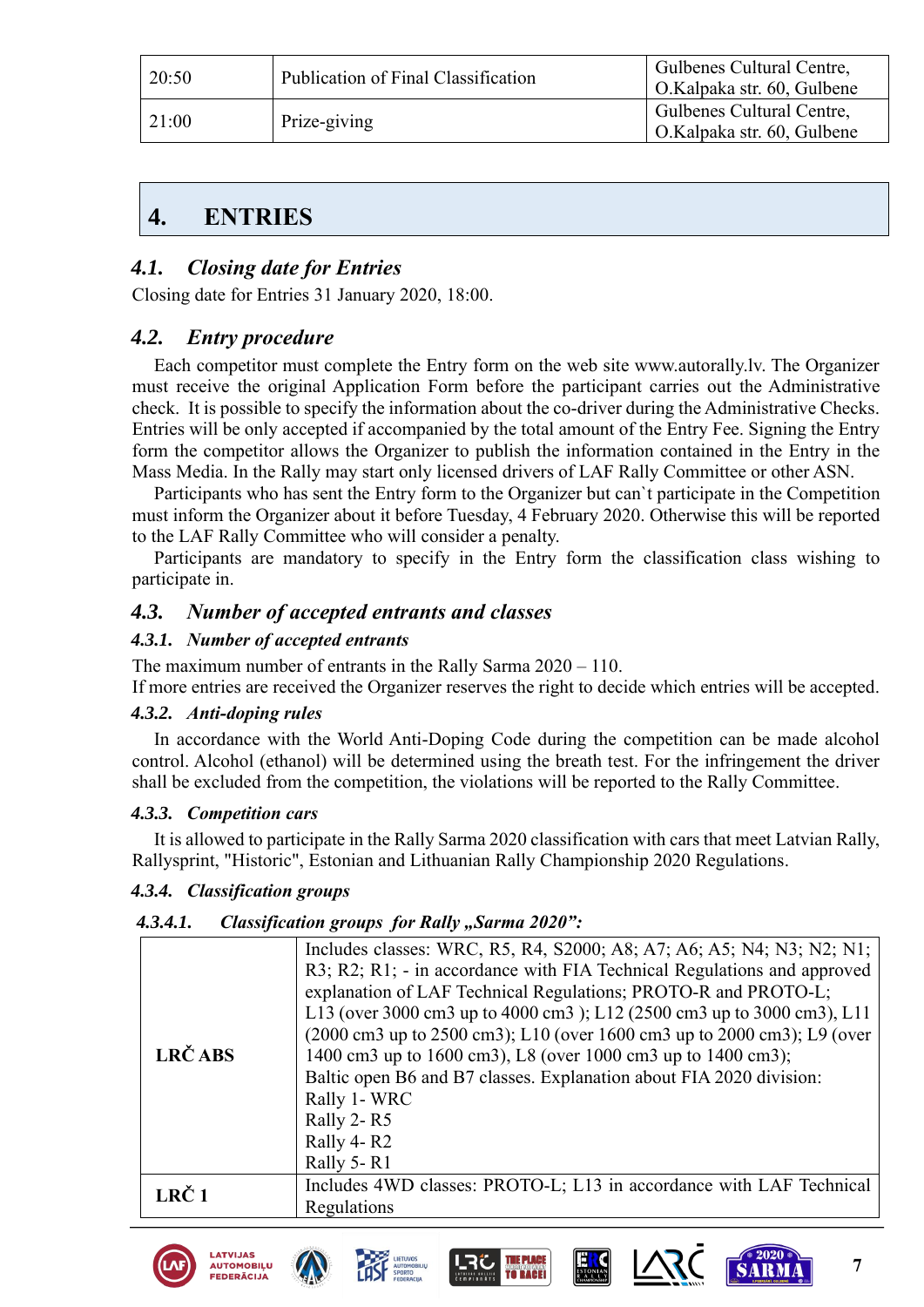| LRČ <sub>2</sub>                        | Includes group N4 class in accordance with FIA Technical Regulations. N4-<br>LV class in accordance with reliefs of Technical regulations and National<br>homologation; cars of FIA (R4) homologation; Baltic open "B6" and "B7"<br>drive cars in accordance with LAF Technical regulations. |  |  |  |
|-----------------------------------------|----------------------------------------------------------------------------------------------------------------------------------------------------------------------------------------------------------------------------------------------------------------------------------------------|--|--|--|
| LRČ <sub>3</sub>                        | includes R2 class in accordance with FIA Technical Regulations; R2 LV class<br>in accordance with reliefs of Technical regulations and National<br>homologation                                                                                                                              |  |  |  |
| LRČ <sub>4</sub>                        | includes 2WD classes: A7; R3 - in accordance with FIA Technical<br>Regulations; L13, L12; L11 in accordance with FIA Technical Regulations                                                                                                                                                   |  |  |  |
| LRČ <sub>5</sub>                        | includes 2WD classes: N1, N2, N3, A6, A5, R1 in accordance with FIA<br>Technical Regulations; L10, L9, L8; PROTO-L - in accordance with LAF<br><b>Technical Regulations</b>                                                                                                                  |  |  |  |
| <b>Latvian Rally Cup classification</b> |                                                                                                                                                                                                                                                                                              |  |  |  |
| "LRČ Juniors"                           | Participates: all drivers (in accordance with LAF Code), which are on 1-st<br>January, 2020 not older than 25 years and start with single axle drive car,<br>who is in compliance with A, N, R, L group and cylinder capacity exceeds<br>not 2000 cm <sup>3</sup>                            |  |  |  |

#### **Team classification**

Only teams that have applied for a team at the LAF Rally Commission will participate in the LAF team evaluation.

#### *4.3.4.2. Estonian Rally Championship classification:*

In accordance with Estonian Rally Championship 2020 Regulations there will be following classification groups: to join Rally "Sarma 2020" classification groups

| EMV1             | Overall classification (all cars, incl. WRC, S2000, PROTO) |
|------------------|------------------------------------------------------------|
| EMV2             | R <sub>5</sub>                                             |
| EMV3             | 2WD up to 1600cm3 (R2, R1, A6)                             |
| EMV4             | 4WD N4, E12                                                |
| EMV <sub>5</sub> | 2WD, E9 up to 1600 cm3                                     |
| EMV <sub>6</sub> | 2WD (R3, A7, N3, E10) 1600-2000 cm <sup>3</sup>            |
| EMV7             | 2WD E11 over 2000cm3 (only RWD)                            |
| <b>EMV8***</b>   | E13 trucks                                                 |
| EMV9             | team classification                                        |

\*\*\*class EMV8 starts in the Rally "Sarma 2020" without points in the Estonian Rally Championship 2020 total classification.

#### *4.3.4.3. Lithuanian Rally Championship classification:*

In accordance with Estonian Rally Championship 2020 Regulations there will be following classification groups: to join Rally "Sarma 2020" classification groups **LARČ1**

| LAKU                     |                                                                                     |              |                                                         |
|--------------------------|-------------------------------------------------------------------------------------|--------------|---------------------------------------------------------|
| <b>Classes</b>           | Engine (restrictor, mm)                                                             | <b>Drive</b> | Homologation                                            |
| R <sub>4</sub>           | Up to $2000 \text{ cm}$ 3 turbo $(33)$                                              | 4WD          | With valid homologation or<br>with expired homologation |
| R <sub>5</sub>           | Up to $1600 \text{ cm}$ 3 turbo $(32)$                                              | 4WD          | With valid homologation or<br>with expired homologation |
| Super 2000               | Up to $2000 \text{ cm}$                                                             | 4WD          | With valid homologation or<br>with expired homologation |
| 4WD, proto''/<br>PROTO-R | Up to $2500 \text{ cm}$ 3 turbo $(34)$ or up<br>to 4000 cm3 (atmospheric<br>engine) | 4WD          | $\overline{\phantom{0}}$                                |
| N <sub>5</sub>           | Up to $1600 \text{ cm}$ 3 turbo $(34)$                                              | 4WD          | $\overline{\phantom{0}}$                                |
| <b>RRC</b>               | Up to $1600 \text{ cm}$ 3 turbo $(30)$                                              | 4WD          | With valid homologation or<br>with expired homologation |





LATVIJAS









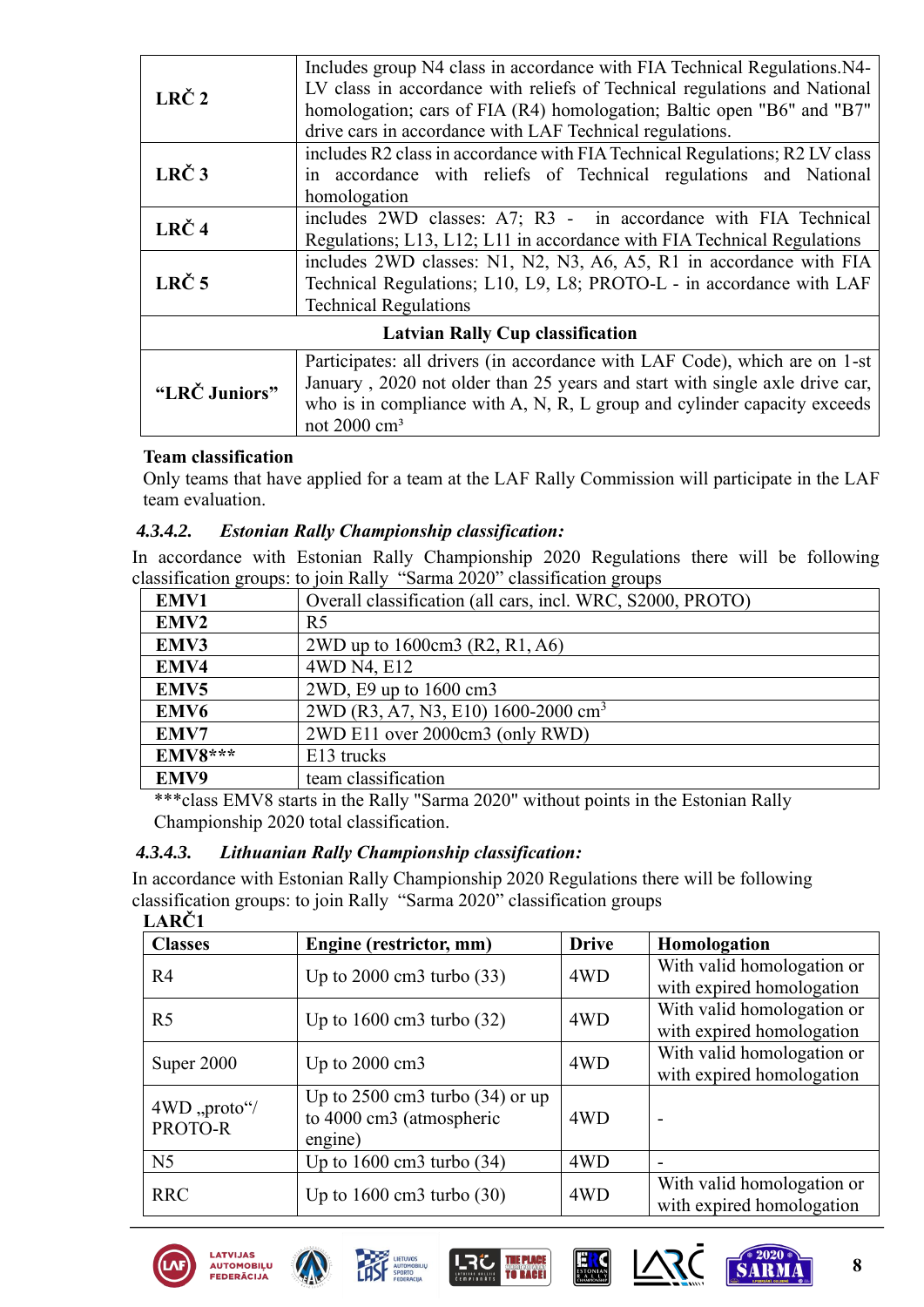| LARČ <sub>2</sub> |                                        |              |                                                         |  |  |
|-------------------|----------------------------------------|--------------|---------------------------------------------------------|--|--|
| <b>Classes</b>    | Engine (restrictor, mm)                | <b>Drive</b> | Homologation                                            |  |  |
| N <sub>4</sub>    | Up to $2000 \text{ cm}$ 3 turbo $(33)$ | 4WD          | With valid homologation or<br>with expired homologation |  |  |
| N4LT              | Up to $2000 \text{ cm}$ 3 turbo $(33)$ | 4WD          | With valid homologation or<br>with expired homologation |  |  |

# **LARČ3**

| <b>Classes</b> | Engine (restrictor, mm)                                                             | <b>Drive</b> | Homologation              |
|----------------|-------------------------------------------------------------------------------------|--------------|---------------------------|
| L8             | Up to $2000 \text{ cm}$ 3 turbo $(34)$ or<br>Up to $2500 \text{ cm}$ 3 turbo $(32)$ | 4WD          | -                         |
| L <sub>8</sub> | Up to $3500 \text{ cm}$ (atmospheric<br>engine)                                     | 4WD          | -                         |
|                | A8 (except WRC)   Up to $2000 \text{ cm}$ 3 turbo (34)                              | 4WD          | with expired homologation |

# **LARČ4**

| <b>Classes</b>                                       | Engine (restrictor, mm)      | <b>Drive</b> | Homologation               |
|------------------------------------------------------|------------------------------|--------------|----------------------------|
| R <sub>1</sub> A, N <sub>1</sub> , A <sub>5</sub>    | Up to $1400 \text{ cm}$ 3    | 2WD          | With valid homologation or |
|                                                      |                              |              | with expired homologation  |
| R <sub>1</sub> B, R <sub>2</sub> B, N <sub>2</sub> , | Over $1400$ up to $1600$ cm3 | 2WD          | With valid homologation or |
| A6, L6                                               |                              |              | with expired homologation  |
| R <sub>2</sub> C, R <sub>3</sub> C, N <sub>3</sub> , | Over $1600$ up to $2000$ cm3 | 2WD          | With valid homologation or |
| A7                                                   |                              |              | with expired homologation  |
| R <sub>2</sub> T                                     | Up to 999 cm3 (homolog.)     | 2WD          | With valid homologation or |
|                                                      |                              |              | with expired homologation  |
| Super $1600$                                         | Up to $1600 \text{ cm}$ 3    | 2WD          | With valid homologation or |
|                                                      |                              |              | with expired homologation  |
| Kit-car $\leq 1600$                                  | Up to $1600 \text{ cm}$ 3    | 2WD          | With valid homologation or |
|                                                      |                              |              | with expired homologation  |
| L7                                                   | Up to $2000 \text{ cm}$ 3    | 2WD          |                            |

# **LARČ5**

| Alasses | Engine (restrictor, mm)           | <b>Drive</b> | Homologation |
|---------|-----------------------------------|--------------|--------------|
|         | Over 2000 up to $3500 \text{ cm}$ | 2WD          | -            |

# **LARČ6**

| Alasses | Engine (restrictor, mm) | <b>Drive</b> | Homologation |
|---------|-------------------------|--------------|--------------|
| SG      | $Jp$ to 2000 cm3        | 2WD          | -            |

# **LARČ7**

| <b>Lasses</b>            | Engine (restrictor, mm) | <b>Drive</b> | Homologation |
|--------------------------|-------------------------|--------------|--------------|
| <b>BMW</b><br><b>Jup</b> | 2800 cm3<br>Jp to ⊺     | 2WL          | -            |

#### **Historic Cup**

| lasses | <b>Engine</b> (restrictor,<br>mm) | <b>IMITO</b> | --<br>Homologation |
|--------|-----------------------------------|--------------|--------------------|
|        |                                   |              | -                  |

#### **Junioru ieskaite**

For drivers born 1994 or later and start with single axle drive cars and engine up to 2000 cm3.

#### **Team classification**

Only teams that have applied for a team at the LASF Rally Commission will participate in the LASF team evaluation.











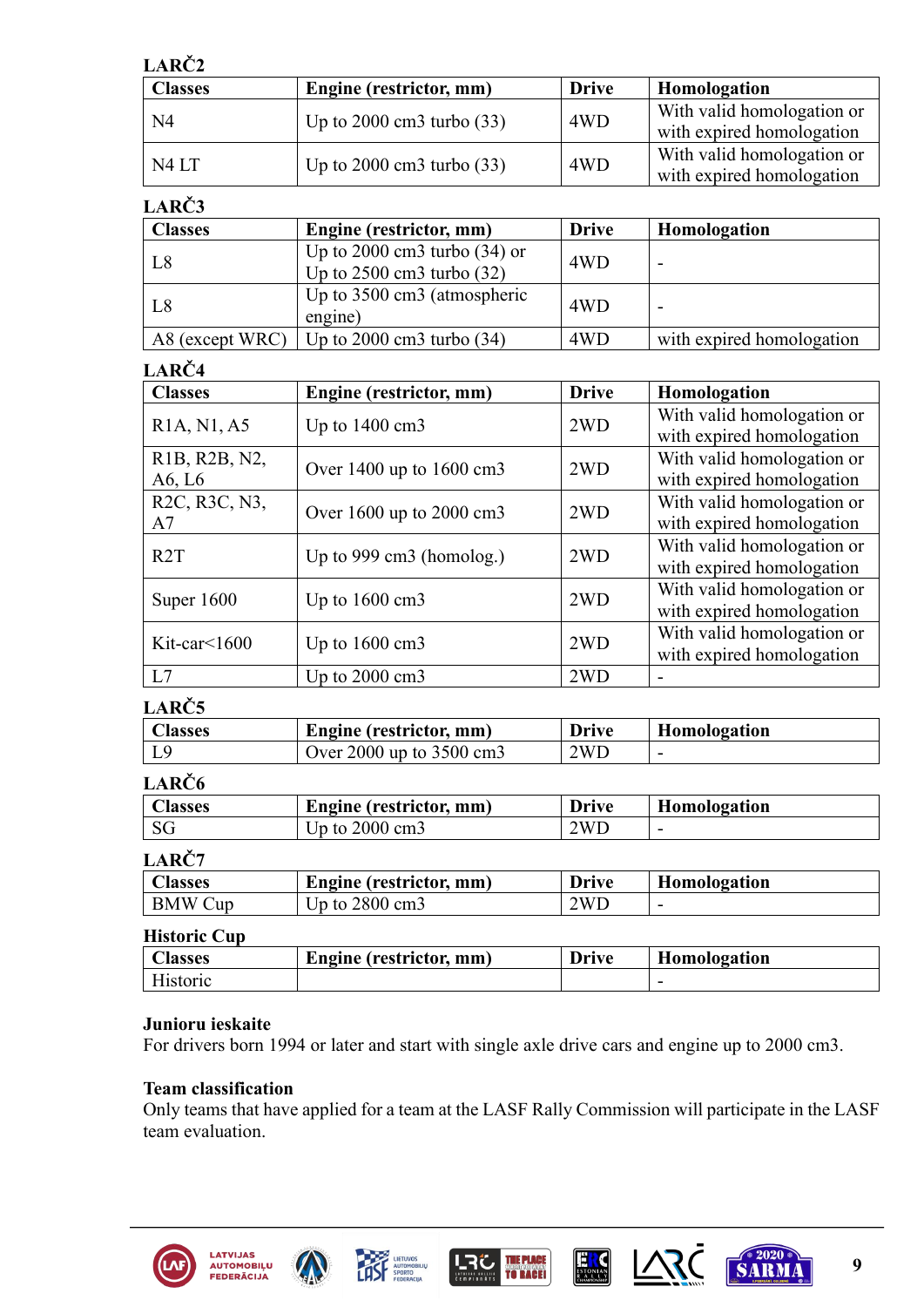*4.3.4.4. Rally Cup "Historic" classification:*

|                     | $\sim$                                                                                     |
|---------------------|--------------------------------------------------------------------------------------------|
|                     | Historical cars from L8 to L14, that were produced commenced not later than<br>31.12.1997. |
| <b>Historic ABS</b> | In Historical car models can be installed manufacturers' appropriate engines,              |
|                     | which one production was started                                                           |
|                     | before 31.12.1997; Race cars are prepared according to LAF Technical                       |
|                     | regulations for LH group.                                                                  |
|                     | Historical cars, only 2WD from L8 up to L11, that were produced                            |
|                     | commenced not later than 31.12.1997.                                                       |
| <b>Historic 2WD</b> | In Historical car models can be installed manufacturers' appropriate engines,              |
|                     | which one production was started                                                           |
|                     | before 31.12.1997; Race cars are prepared according to LAF Technical                       |
|                     | regulations for LH group.                                                                  |
|                     | Historical LADA car models only up to L9, that were produced commenced                     |
|                     | not later than 31.12.1997.                                                                 |
| <b>LADA 1600</b>    | In Historical car models can be installed manufacturers' appropriate engines,              |
|                     | which one production was started                                                           |
|                     | before 31.12.1997. Race cars are prepared according to LAF Technical                       |
|                     | regulations for LH group.                                                                  |

| 4.3.4.5. |  | Latvian Rallysprint Championship classification: |  |
|----------|--|--------------------------------------------------|--|
|          |  |                                                  |  |

|                 | For cars with power supply to one or both axles, allowed overpressure of the<br>engine air inlet, calculated engine displacement up to 4500 cm3. |
|-----------------|--------------------------------------------------------------------------------------------------------------------------------------------------|
| <b>4WD Open</b> | Include car classes: L9, L10, L11, L12, L13, L14, B6, B7, N4, A8.                                                                                |
|                 | Cars are prepared in accordance with the corresponding LAF L group                                                                               |
|                 | Technical Regulations or Rally class Technical Regulations for FIA                                                                               |
|                 | homologated cars.                                                                                                                                |
|                 | 4-wheel drive cars with engine sizes up to 3000 ccm - with power supply to                                                                       |
|                 | both axles, only atmospheric engines (prohibited overpressure of the engine                                                                      |
| 4WD             | air inlet). Cars are prepared in accordance with the corresponding LAF L                                                                         |
|                 | group Technical Regulations.                                                                                                                     |
|                 | The gearboxes are equipped with synchronizer shift mechanisms and a H-                                                                           |
|                 | type gear selection mechanism, sequential gear locking is prohibited                                                                             |
|                 | Cars with single axle drive. It includes classes: L8, L9, L10, L11, N1, N2,                                                                      |
| 2WD Open        | N3, A5, A6, A7, R1, R2, R3. Cars are prepared in accordance with the                                                                             |
|                 | corresponding LAF L group Technical Regulations or Rally class Technical                                                                         |
|                 | Regulations for FIA homologated cars.                                                                                                            |
|                 | Only rear-wheel drive cars up to 3000 cm3 with engine and gearbox position                                                                       |
|                 | in front of the car.                                                                                                                             |
|                 | Cars are prepared in accordance with the corresponding LAF Classic 3000                                                                          |
| Klasika 3000    | <b>Technical Regulations.</b>                                                                                                                    |
|                 | Free location of the rear suspension springs of the car is allowed. Gearboxes                                                                    |
|                 | equipped with synchronizing gearboxes and with an H configuration gear                                                                           |
|                 | selection mechanism shall be prohibited from successive gearshifts                                                                               |
| <b>Juniors</b>  | For drivers born 1995 and later with single axle drive cars.                                                                                     |











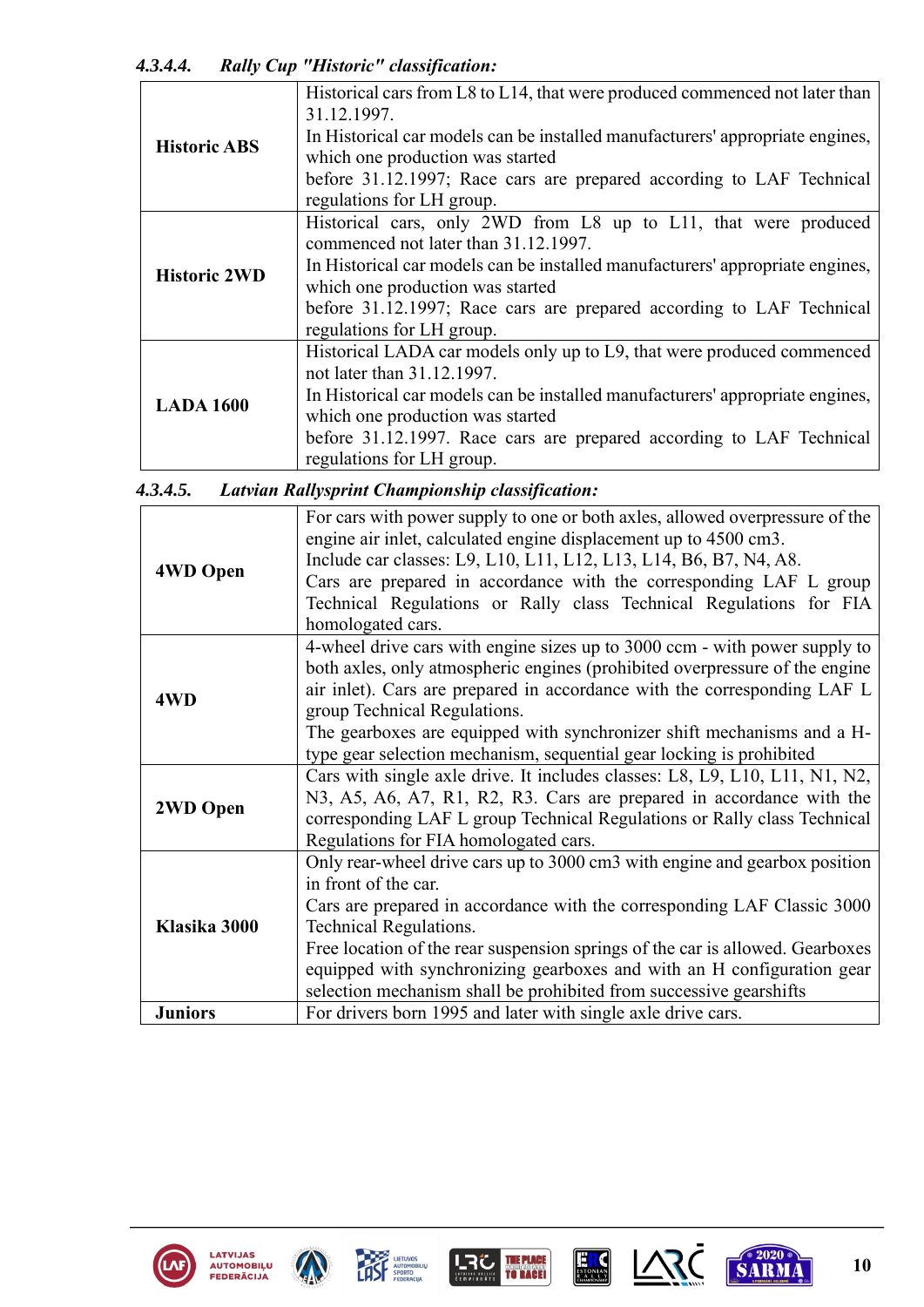# *4.4. Entry Fee*

#### **Entry Fee with Organizers Adwertising**

| LRČABS, LRČ1; LRČ2; LRČ3                  | 600 EUR + 21% VAT $(726,00$ EUR)  |
|-------------------------------------------|-----------------------------------|
| LRČ4; LRČ5                                | 500 EUR + 21% VAT $(605,00$ EUR)  |
| Igaunijas Rallija Čempionāta 4WD ieskaitē | 600 EUR + 21% VAT (726,00 EUR)    |
| Igaunijas Rallija Čempionāta 2WD ieskaitē | 500 EUR + $21\%$ VAT (605,00 EUR) |
| Igaunijas Rallija Čempionāta EMV8 klasē   | 200 EUR + 21% VAT $(242,00$ EUR)  |
| LARČ1, LARČ2, LARČ3                       | 540 EUR + 21% VAT (653,40 EUR)    |
| LARČ4, LARČ5                              | 420 EUR + 21% VAT $(508,20$ EUR)  |
| LARČ6, LARČ7, Historic                    | 300 EUR + $21\%$ VAT (363,00 EUR) |
| LARČ Team                                 | 70 EUR + $21\%$ VAT (84,70 EUR)   |
| LAF Rallysprint Cup classification        | 300 EUR + $21\%$ VAT (363,00 EUR) |
| LAF Historic Cup classification           | 350 EUR + 21% VAT (423,50 EUR)    |

Each participant who wishes to receive a bill for the Entry fee and extra space for the Service Park, must send the requisite details for the invoice to the e-mail: sia.automoto@inbox.lv.

The participant will receive an invoice during the Administrative Check.

Crews who waive the Organizers` additional Advertising must pay double Fee and make appropriate notation in the Entry form. There will be Organizers` compulsory Advertising on the Rally numbers and plates, and it is not possible to refuse this Advertising.

#### *4.5. Payment details*

| Account name:     | SIA, Gulbenes AUTO – MOTO"                        |
|-------------------|---------------------------------------------------|
| Registration Nr.: | LV44603001248                                     |
| Address:          | Klavu str. 30, Gulbene, Gulbenes district, LV4401 |
| Bank:             | AS SEB banka                                      |
| Account Nr.:      | LV53 UNLA 0007 0014 6780 5                        |
| SWIFT code:       | UNLALV2X                                          |

# *4.6. Refunds*

Entree Fee will be refunded:

- in case of the Rally not taking place because of Organizers' fault  $-100\%$  refund,
- in case of the Rally does not take place due to force majeure  $-75%$  refund,
- to candidates whose entry has not been accepted  $-100\%$  refund,
- if the participant can't participate due to force majeure acknowledged by the  $ASN 25%$ refund.

| 4.7. |  | <b>Entry package</b> |
|------|--|----------------------|
|------|--|----------------------|

|                                                                             | <b>Team</b>                 | <b>Individual</b><br>driver |
|-----------------------------------------------------------------------------|-----------------------------|-----------------------------|
| Service area                                                                | $70 \text{ m}^2$ 1 car      | $54 \text{ m}^2$ 1 car      |
| A fee of 10 EUR / m2 is charged for the additional area in the service area |                             |                             |
| Road Book                                                                   | $\mathcal{D}_{\mathcal{L}}$ |                             |
| <b>Supplementary Regulations</b>                                            | $\mathcal{D}_{\mathcal{L}}$ |                             |
| Team member passes                                                          | 6                           |                             |
| Plate for Service car                                                       | າ                           |                             |
| Plate for Reconnaissance car                                                |                             |                             |
| Stickers package                                                            |                             |                             |











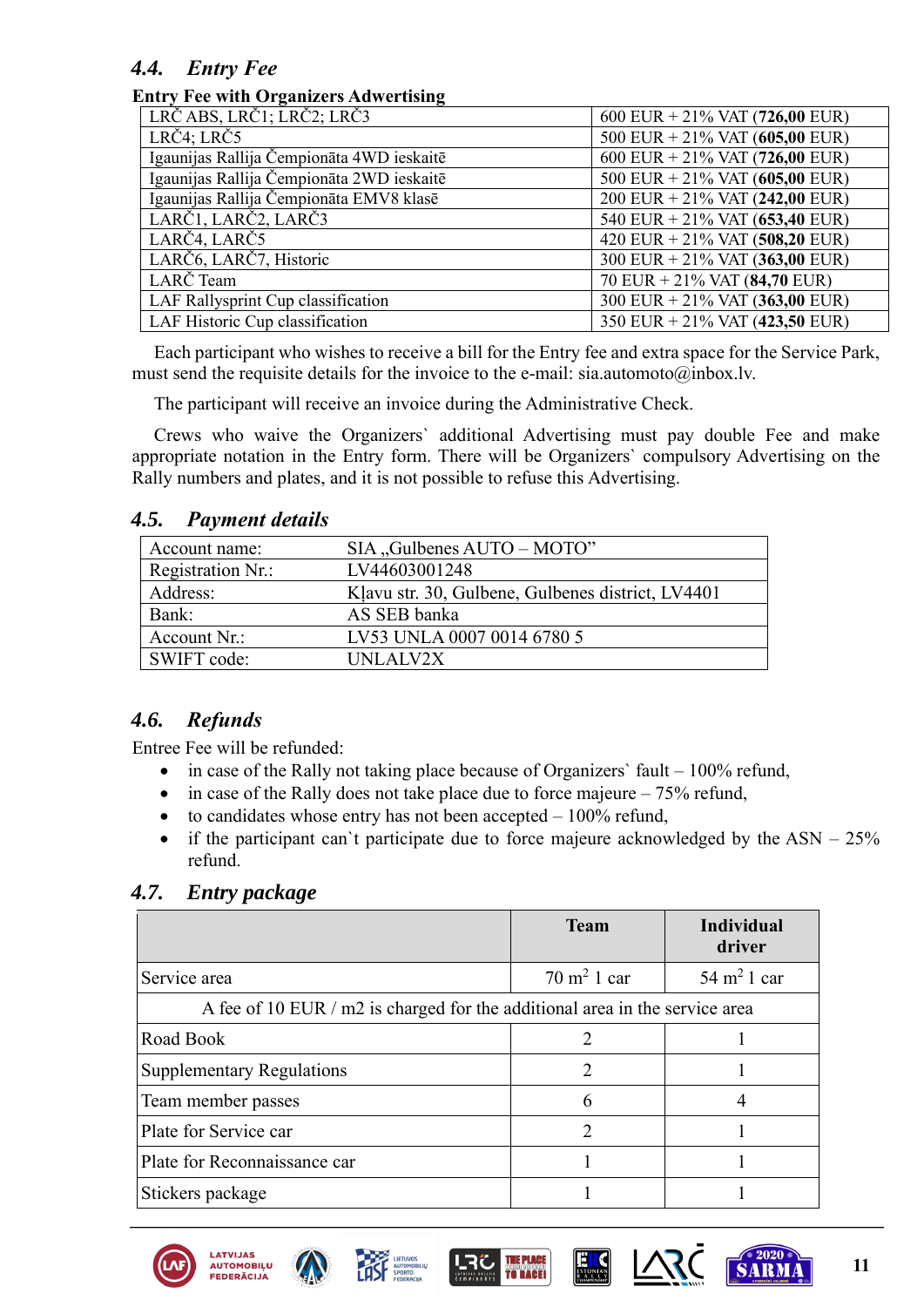# <span id="page-11-0"></span>**5. [INSURANCE](#page-1-0)**

#### *5.1. Insurance conditions*

#### *5.1.1. Organisers` liability insurance*

The Organiser have entered into a contract of insurance with the ERGO Insurance SE Latvian branch, contract Nr. 610-59233 on the Organizer`s responsibility against damages incurred by third parties during the race for 100 000 EUR.

Insurance policy is valid from 7 February 2020, 00:00 hr to 8 February , 24:00hr 2020.

#### *5.1.2. Damage to third parties*

As part of the contract of insurance Nr. 610-59233 with ERGO Insurance SE Latvian branch, is car insurance for damages caused to third parties. However, this agreement does not cover damage caused by the incident caused.

#### *5.1.3. Car insurance of civil liability*

All crews have to hand in at Administrative Check a valid International Green Card or OCTA policy. Without this Green card or OCTA policy crew would not be permitted to start.

#### *5.2. Insurance coverage for the competitors and crews*

Participants and drivers must have a valid insurance as required by the Road Traffic Law, placing them in charge of injury to a third party and damage to property the public parts of the event. Participants are obliged to provide such insurance and / or to extend existing insurance to comply with the requirements of the Road Traffic Law. Participants and drivers will have to sign and certify that they are covered by such insurance. If there is no declaration signed, it may mean that the participant is not allowed to start.

Organizers also waive liability for violation of Latvian legislation on the rally route. Participants are responsible for any accident or violation of law in which they may be involved, and notify the promoter concerned of any incidents that may give rise to liability, and they have no claim against the Organizers arising from the Organizers, employees or officials during the rally.

Participants and drivers must sign the following declaration:

'I declare that:

1. I have been given the opportunity to acquaint myself with Rally Sarma 2020, which is conducted under this Supplementary Regulations, LAF Sporting Code, FIA and LAF Technical Regulations, LAF General Rally Rules and Regulations of the LAF Rally Championship, Regulations of the LAF Rallysprint Championship and I agree to submit them. I declare that I am physically and mentally fit to participate in the rally and competent to do so. I acknowledge that I understand the nature and type of the race, as well as the potential risk that associated with motor sports and accept this risk.

2. My best belief is that the driver (s) have the basic skills and knowledge that are required for the type of rally to which this application applies and that the application is made the vehicle is suitable for the rally and in running order, taking into account the race and speed will be achieved.

3. The vehicle applied for is fully insured for this type of rally going on roads as defined by law.

4. I know if my health condition can affect the control of the vehicle during the rally, I cannot participate in it unless I have informed the LAF of this inability to has issued a license that allows me to participate.

5. Any license application signed by a person under the age of 18 is confirmed by the signature of the parent / legal guardian / guardian of that person whose name and surname and address is specified.

6. I understand that motor sports are dangerous and accidents can and do cause death, disability and disability property damage. I understand that these risks can cause my bodily injury or other damage, and I know and accept these risks. In the event of an accident, as a result occurs hospitalization, I agree that the hospital may provide the organizer with information about my health pregnant.

7. By considering and accepting this application, I agree that not one or any combination from

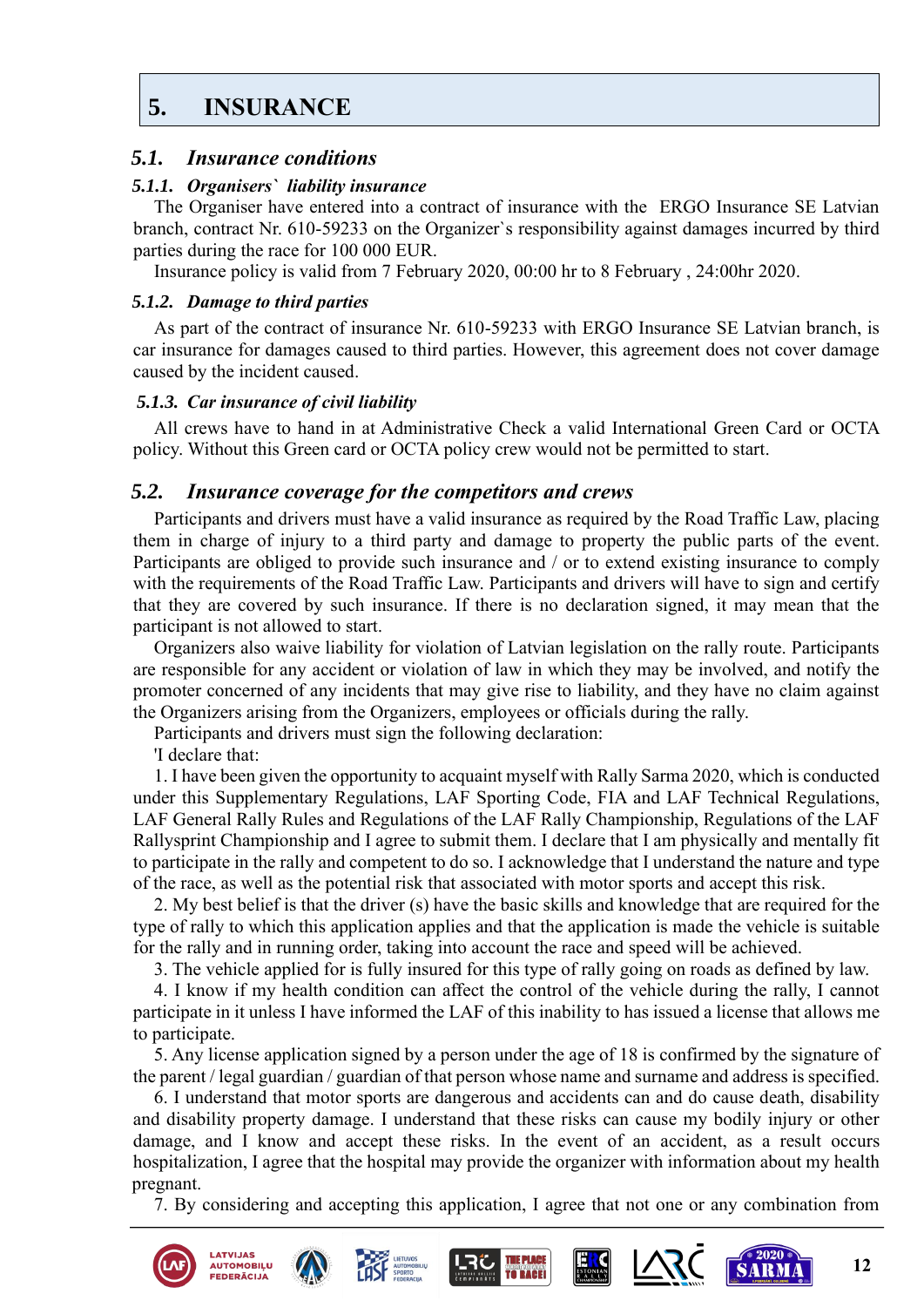FIA, LAF, owners of tracks or other operators, supporters and their respective officials, officials, agents and employees ("the Parties") are not liable for any loss or damage, which may or may not be incurred as a result of my rally, including but not limited to, property damage, economic, financial loss or consequential consequences, for any reason. Nothing this paragraph is not intended to be, or is considered to be, excluded or limited by liability, death or death as a result of personal injury.

8. To the extent permitted by law, I agree to protect and be harmless to each of the parties any loss or damage that may arise in any way from my participation in the event.

9. I have a valid and valid driver's license.

10. I hereby certify that I will respect the ethical principles of the LAF athletes, the work of the organizers, and I will comply with generally accepted norms of society. I will not publish or copy to third parties unrelated documents or audio-visual material that may contain closed or investigative material necessary information.

11. Participants and / or drivers refuse to sign the application form claims for any kind of compensation that could result from accidents. Opting out suitable for FIA, ASN and Organizer, officials and other participants and / or drivers."

All the drivers and co-drivers are obliged to arrange their own life accident insurance. The proof should be documented on request at Administrative Drivers and co-drivers who are not from the EU, must have concluded travel insurance contracts contain active recreation risks.

#### *5.3. Damage reporting*

Crews must notify the Organizer of the damage at the latest by the end of the race, what the track has done to their car. For failure to comply with this obligation, the participant and the crew involved may be called to a disciplinary commission.

#### *5.4. Insurance coverage exclusions*

Auxiliary vehicles, reconnaissance cars, cars with special Organizer's labels and cars with Officials stickers are not covered by the provided competition insurance (with the exception of insured Organizer's cars) and those are always going on their own responsibility.

#### *5.5. Damage coverage exclusion*

VIP cars, guest cars, auxiliary vehicles, reconnaissance cars, cars with special Organizer's labels and cars with Officials stickers are not covered by the provided competition insurance (with the exception of insured Organizer's cars) and those are always going on their own responsibility.

The Organizer refuses from any liability for damage that has been caused by a participant due to unfair action either regarding the Rally Regulations and these Supplementary Regulations or the State Law. In case of a road traffic accident neither a service car, or a reconnaissance car and an official`s car with rally markings are considered as crews of the competition. In these cases, only car owner third person`s liability insurance policies are valid.











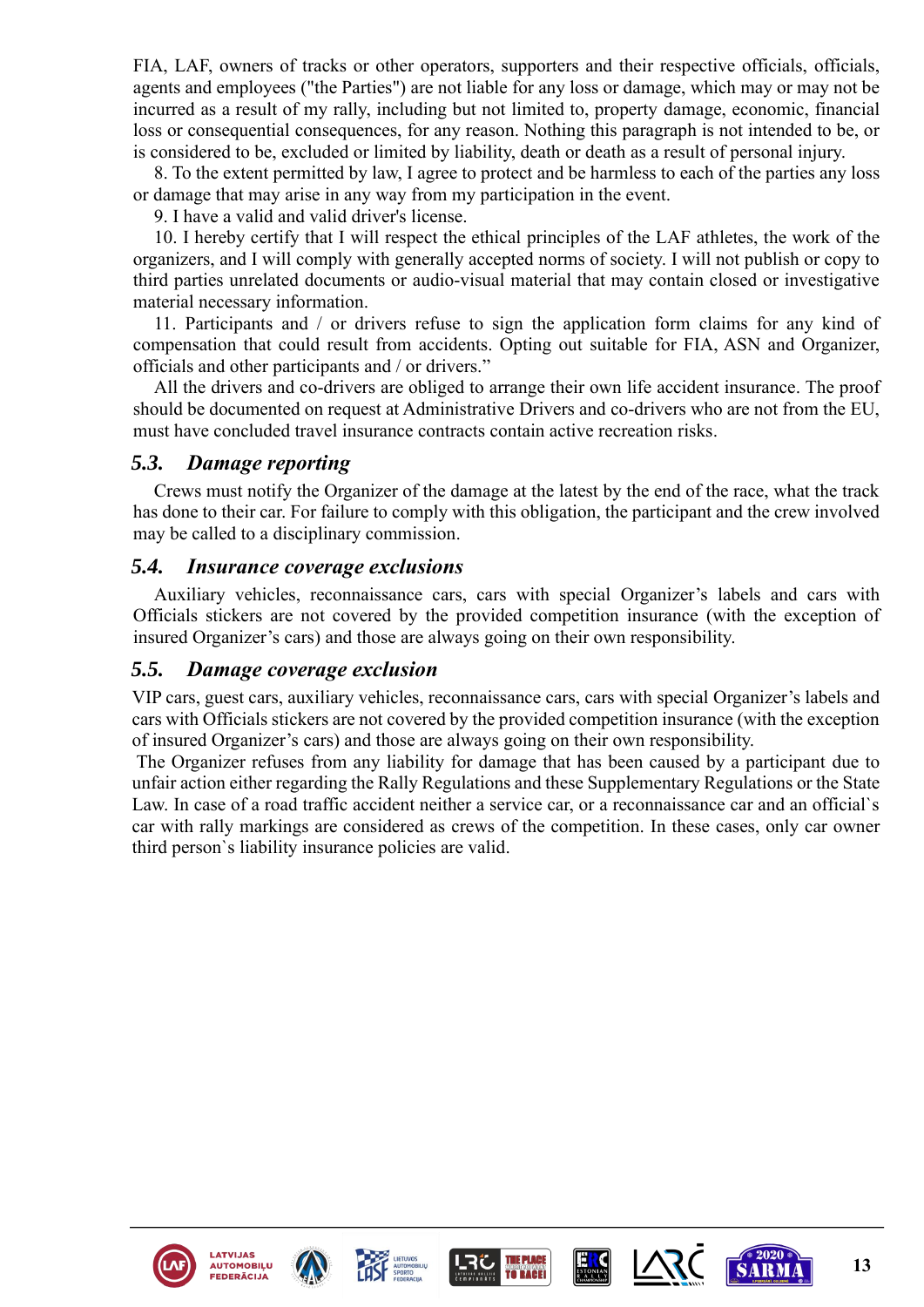# <span id="page-13-0"></span>**6. [ADVERTISING AND IDENTIFICATION](#page-1-0)**

# *6.1. Advertising*

Competition numbers, Rally plates and Organizers` advertising plates must be affixed on the car before the Pre-start Scrutineering according to the Appendix Nr. 2.

# *6.2. Advertising loss or relocation*

Violation of Art. 6.1 will be penalized with a refusal to start. For advertising sticker shape or size variation without Organizers` agreement the crew will be penalized with a fine of 100.- EUR for each lost and/or changed or inadequate to Appendix Nr.2 attached advertising. Competitors are allowed to place on a car any advertising in accordance with the regulatory requirements.

Identification of participants must be located on the car in accordance with regulatory requirements.

# *6.3. Identification and Rally plates*

Identifications and competition plates issued by the Organizer must be located on the both front doors of the car throughout the competition. If it is found that during the competition at any location:

- one start number or Rally plate is missing, it will be penalised with 100.00 EUR.
- both start numbers or Rally plates are missing, it will be reported to the Stewards.

# <span id="page-13-1"></span>**7. [RIMS AND TYRES](#page-1-0)**

# *7.1. Eligible rims.*

Snow gravel tires with wheel rims up to 7 'x R15 are allowed at LRČ winter stages.

In the Rallysprint, LRČ Historic and only Lithuanian Championship classification are allowed to use snow gravel tires with maximum size up to 7 'x R16.

Competitors taking part in the rally with other size tires will be allowed to start after the rally classification participants only, and without classification.

Competitors are allowed to use wheel rims that comply with FIA Technical Regulations.

# *7.2. Eligible tyres*

# *7.2.1. Tyres permitted during the event*

Number of Tyres during the race is not limited. All tires must be free to buy and to comply with the LAF Rally General Regulations. The tyres must comply with the following conditions (see Appendix No. 7):

- the studs shall be solid, cylindrical and flatcut;
- the cross section of the studs must form a full circle at every point;
- the stud is not allowed to be tubular at any point;
- the body of the stud must be homogeneous and is not allowed to form a tube or hole;
- maximum diameter of the flange is 9 mm;
- minimum diameter of the metal core in the middle of the stud is 2,5 mm;
- the length of the stud is limited to 20 mm;
- the weight of the stud is limited to  $4 \text{ g}$ ;
- the studs must be mounted in to the tyres from the outside;
- the number of studs must not exceed 20 per any decimetre of the wheel circumference..

Any infringement of this rule will be reported to the Stewards and penalized.

# *7.2.2. Method for checking the number of studs*

Measurement will be carried out with a sheet of paper, on a pressured part of the tyre. The length of the sheet is 30 cm, and within the sheet there must be not more than 60 studs in each 30 cm section as well as not more than 60 studs in the following 30 cm section. The total number of studs in both sections must be maximum 120.





**EDERĀCIJ** 







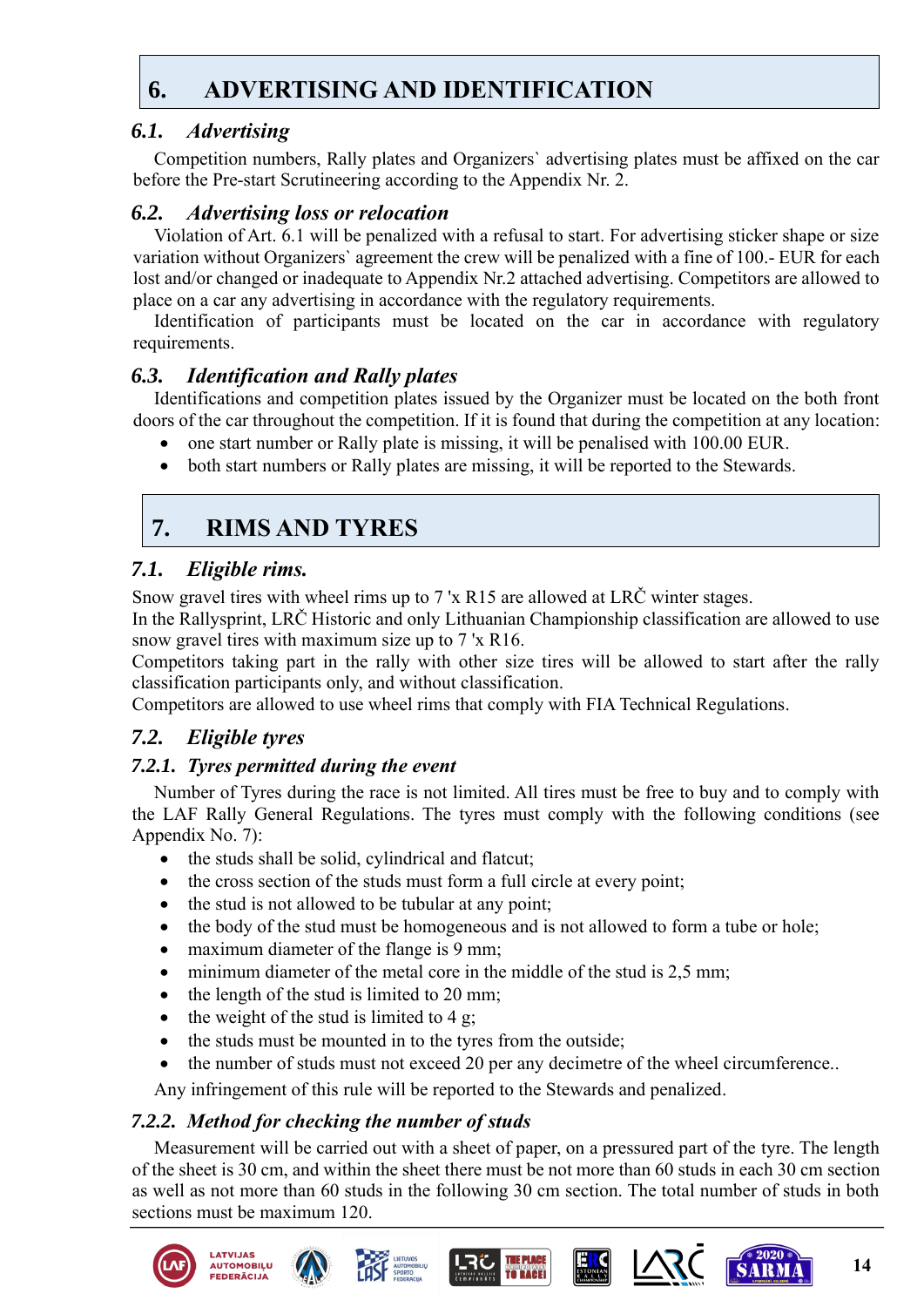# *7.3. Tyres specified for Recce*

#### **During the Reconnaissance it is allowed to use tyres that meet:**

- winter tyres with and without studs in conformity with Latvian Road traffic rules, the maximum overhang is limited to 2.00 millimetres above the tire surface. The studs must be mounted in to the tyre from the outside.
- winter tyres with following max number of studs, conformity with Latvian Road traffic rules.

Any infringement of this rule will be reported to the Stewards and penalized till the maximum penalty - to the exclusion from the competition.

### *7.4. Allowed tyres to the pre-start Scrutineering*

All competitive cars, arriving to the pre-start Scrutineering must use tires that meet the requirements of Latvian rules of the road. Sports studded tires are not allowed!

Penalty for violating this paragraph - 150 EUR.

# <span id="page-14-0"></span>**8. F[UEL](#page-1-0)**

### *8.1. Fuel restrictions*

It is permitted for all Rally participants to use Fuel in accordance with FIA or ASN Technical Regulations. It is permitted for LAF national class cars to use fuel (included E85), which is available for the free trade and the octane number does not exceed 103. When using fuel E85 on the rear side of the car there must have a sticker on the driver's side (Documents Nr.2).

It is permitted for participants who participate only in Estonian or Lithuanian Rally Championship classification for national class to use fuel in accordance with Estonian or Lithuanian Rally Championship Regulations 2020.

All Rally participants have to submit in the pre-start Scrutineering fulfilled and signed fuel declaration form with proof the fuel used is appropriate Regulations.

Declaration form will be published on the Rally website www.autorally.lv.

# *8.2. Refueling during the Rally*

There will be refueling zones at the exit of each Service park. The exact location will be indicated in the Road book.

# *8.3. Refueling*

Refueling will be carried out only in Rally refueling zones.

During refueling liquid proof mat has to be used. Penalty for non-compliance is 50.- EUR.

Only crew members and their support staff are responsible for compliance with fire safety regulations during the refueling.

# <span id="page-14-1"></span>**9. [RECONNAISSANCE](#page-1-0)**

# *9.1. Registration procedure:*

When registering for the Reconnaissance the competitor must provide the Organizer with the information about details of the reconnaissance and service car, as well the National registration number of the car, mobile phone number and accommodation.

The Organizer must be informed in time about any replacement of the car. If the crew during Reconnaissance for some reason are forced to change the car, the Secretariat must provide detailed information about the new car.

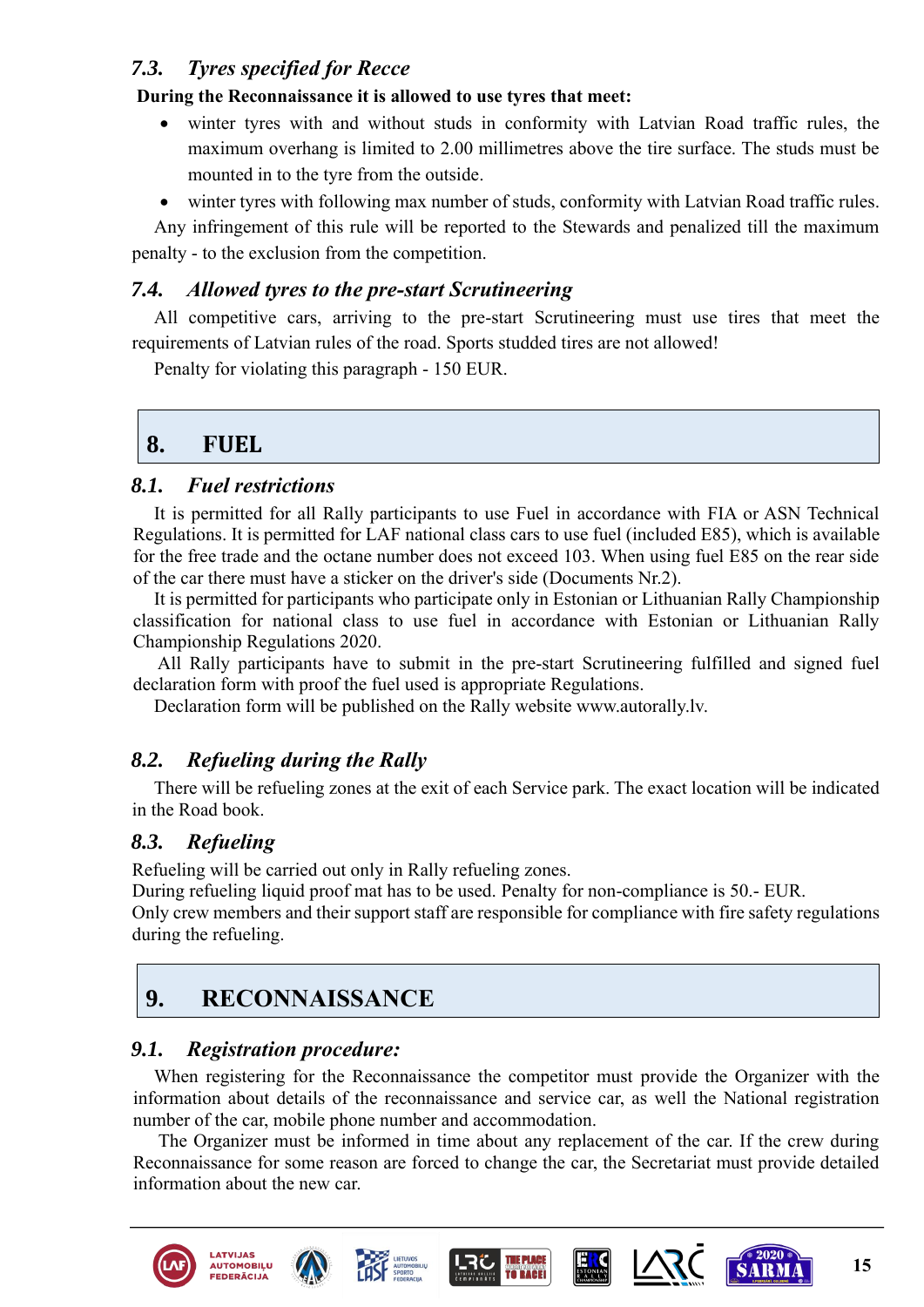#### *9.1.1. Rally Security-Tracking-System*

The Organiser will provide a Rally-security-tracking-system, which has to be used also during the Reconnaissance in the recce car. If the Rally-security-tracking-system will not be used it will count as unauthorized reconnaissance. The progress of the reconnaissance will be monitored via GPS system, as well by the Latvian Police together with other Rally Officials. Maximum speed limits during reconnaissance will be referred to Rally Road Book. Evaluation of the GPS data is within the competence of Clerk of the Course. If there will be found that the recce car is not equipped with working tracking system, the crew will be penalized according to Stewards decision.

#### *9.1.2. Deposit for Rally Security-Tracking-System*

Each participant must pay a deposit for Security and Tracking device - 200 EUR. The deposit will be refunded upon return of the device in working condition.

### *9.2. Reconnaissance Schedule*

Reconnaissance Schedule is given in addition to the Rally Supplementary Regulations Appendix Nr.8.

### *9.3. Reconnaissance Regulations*

#### *9.3.1. Reconnaissance*

Reconnaissance will be organized in compliance with LAF Rally General Regulations and during the Reconnaissance may be used cars who meet the requirements of LAF Rally General Regulations and Championship Regulations Art. 2.9.

#### *9.3.2. Speed limit*

All reconnaissance on the Special Stages has to be done at reasonable speed in accordance with Latvian traffic rules. The maximum speed set for the Reconnaissance on the SS is 80 km/h, except for those areas in which there are speed limit signs or in built - up areas (50 km/h or 30 km/h) or other limitations marked in the Road Book. Violations of the Regulations, particularly the speed limit violations on public roads, will be controlled and punishment of the Latvian State Police in accordance with Latvian Republic traffic regulations.

#### *9.3.3. Direction*

It is not allowed to drive in the opposite direction of the Rally on the Special Stages. The crews must always enter and leave the Special Stage through the start and stop controls.

#### *9.3.4. Restriction of Reconnaissance*

Any driver, or his co-driver, who has entered or intends to enter the Rally and who wishes to drive after 8 January, 2020 on any road which is or might be used as a Special Stage in this race, may only do so after he has obtained the Organizer's written permission. This shall not apply when the person is known to live along the specific road. Failure to respect this rule shall result in the driver being reported to the Stewards.

#### *9.3.5. Number of passages*

The number of reconnaissance trips is regulated in LRC races - 2 dating times with each unique stage or part of the section included in the race track. For pilots who are younger 19 years as well as LRC beginners (first year LRC) are allowed exceptions - 3 times before each national race in Latvia.

#### *9.3.6. Number of persons on board*

During each passage on a Special Stage, a maximum 2 persons (the crew) are permitted in the car. For any deviation from this point a crew must inform the Clerk of the Course before the closing date of Entry.











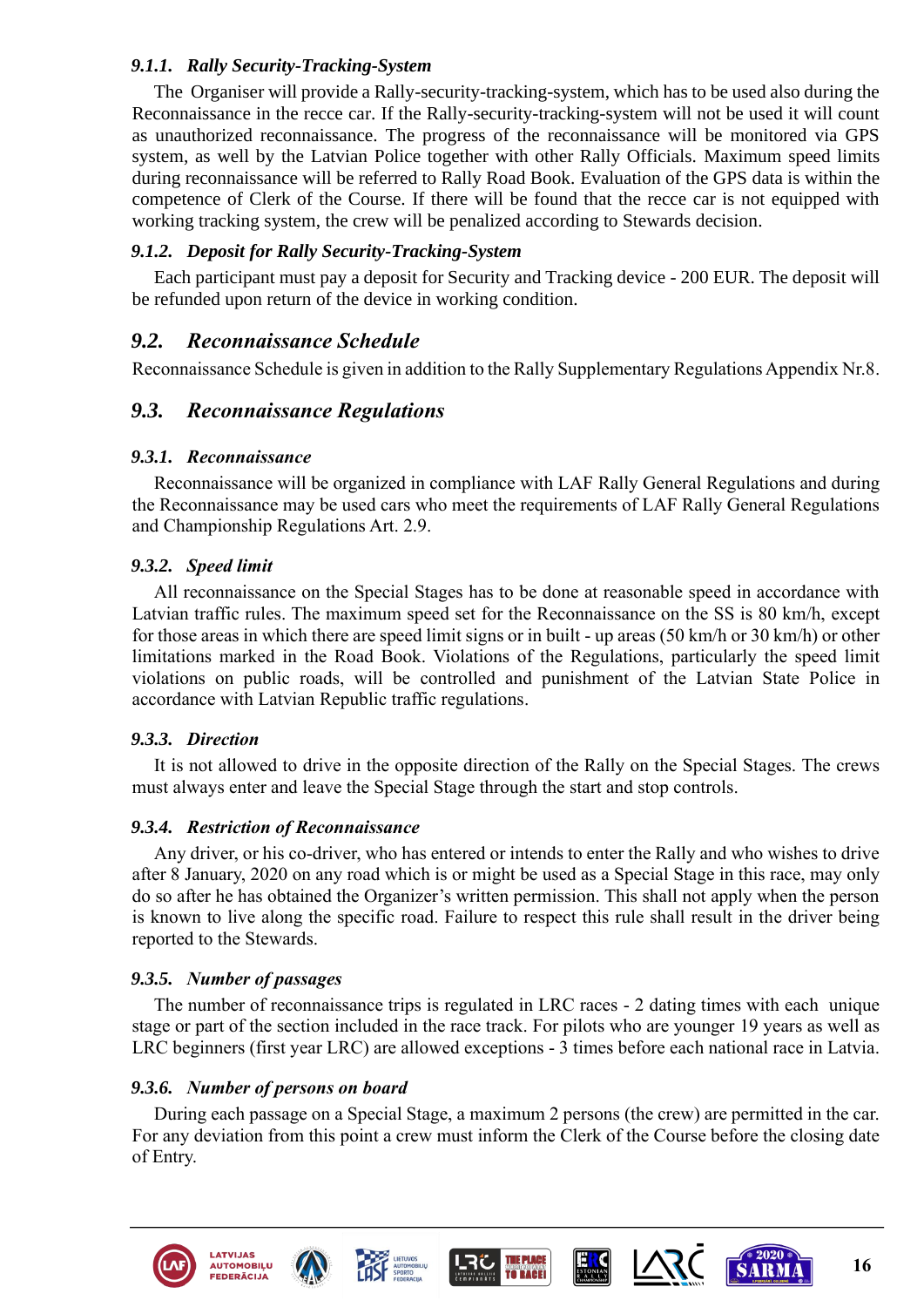#### *9.3.7. Illegal reconnaissance*

Illegal reconnaissance performed out of the Time Schedule or performing more passages than permitted will be reported by the Stewards.

#### *9.3.8. Speed Infringements*

Penalties for infringements in any place during the reconnaissance concerning speed limit is following:

| 1st infringement 10 - 20 km/h: fine $-10$ EUR for each km/h over the speed limit;   |
|-------------------------------------------------------------------------------------|
| 1st infringement 20 - 40 km/h: fine $-15$ EUR for each km/h over the speed limit;   |
| 2nd infringement $10 - 40$ km/h: fine $-20$ EUR for each km/h over the speed limit; |
| 3rd infringement or over 40 km/h: will be reported to the Stewards.                 |

#### *9.3.9. Radar detection equipment*

The fitting or carrying of radar detection equipment during reconnaissance is not permitted.

# <span id="page-16-0"></span>**10. [ADMINISTRATIVE CHECKS](#page-1-0)**

The timetable for Administrative Checks will be published on the Rally website [www.autorally.lv](http://www.autorally.lv/) on 5 February 2020, 12:00hr.

# *10.1. Administrative checks*

#### **Place: Gulbenes Cultural centre, O.Kalpaka str. 60, Gulbene**

| Date:           | Time:           |
|-----------------|-----------------|
| 7 February 2020 | $08:00 - 11:40$ |

Any lateness to the Administrative Checks will be penalized with fine – 30 EUR. If the delay exceeds 30 minutes the crew will be reported to the Stewards.

#### *10.2. At the Administrative Checks following documents will be checked:*

- valid entrants or drivers' licenses;
- valid drivers' license;
- ASN authorization for all foreign competitors;
- medical certificate or medical certificate from driver licenses;
- valid accident and medical insurance policy (non EU drivers)

# <span id="page-16-1"></span>**11. [SCRUTINEERING AND MARKING](#page-1-0)**

The time table for the Scrutineering will be published on the Rally website [www.autorally.lv](http://www.autorally.lv/) on 6 February 2019, 12:00hr.

#### *11.1. Scrutineering*

**Place:** SIA "Gulbenes autobusu parks", Parka str. 4, Gulbene.

| Date:           | Time:           |
|-----------------|-----------------|
| 7 February 2020 | $09:00 - 16:30$ |

Any lateness to the Scrutineering will be penalized with fine – 30 EUR for each 10 minutes. If the delay exceeds 30 minutes the crew will be reported to the Stewards.

The Scrutineering of the car may take the crew or its representatives.













**17**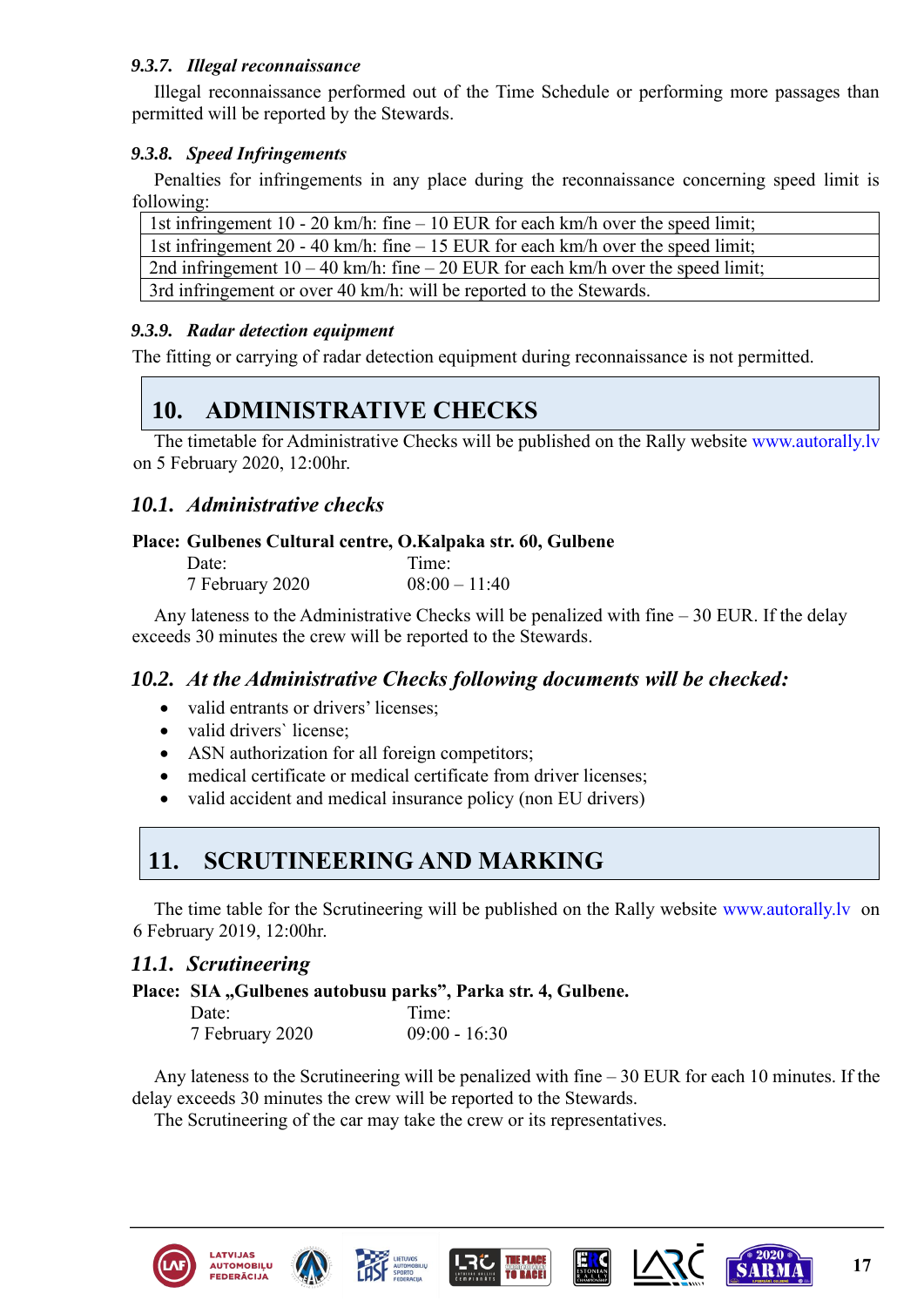# *11.2. Documents to be presented at Scrutineering*

All Rally participants have to complete the Scrutineering form and sent it by e-mail [scrutineer@autorally.lv](mailto:scrutineer@autorally.lv) before the beginning of the Scrutineering.

At the Scrutineering the following documents will be checked:

- printed and completed driver / co-driver safety equipment form;
- registration documents of the car;
- insurance policy of the car or Green Card;
- technical passport and sports technical passport of the car;
- homologation form.

# *11.3. Security – Tracking System*

All participants must install the Security-Tracking System in the car. All necessary details for each crew will be provided together with the Security-Tracking System. The Security-Tracking device and info sticker must be installed in the competition car in accordance with scheme in Appendix Nr.5. The competitor is responsible for installation of the device and fastening. In the special area (Appendix Nr. 6) on 7 February 2020, from  $18:50 - 21:00$  hrs the Rally classification cars will be checked by representatives of the Organizer whether the device is installed correctly. The competing car without installed GPS monitoring device will not be admitted to start. Any attempt to manipulate or interfere with the competing car of surveillance device or any device that interferes with the tracking record to an external intervention, will be reported to the Stewards, who will give a penalty till exclusion from the competition. GPS device and brackets must be disassembled by the crew own in a special provided area behind the TC 9 (Rally), TC8 (Historic), TC7 (Rallysprint).

In the case of withdrawal, the GPS device must be returned to the supplier of GPS systems.

The GPS device must be returned before 8 February 2020, before 20:00 hr.

The GPS device return place: Gulbenes Cultural centre, O.Kalpaka street 60.

#### *11.3.1. Principles of Security and Tracking*

Security and tracking devices are connected to a monitoring centre that stores all data received. All data are stored also on the same device. The device has a self-contained power supply that operates throughout the Rally.

The device has "SOS" and "OK" buttons.

Each device has a unique serial number that is assigned to each crew. During the reconnaissance and even the Rally HQ will monitor the position and speed dating of each crew.

# *11.3.2. "SOS" and "OK" signaling principles*

By pressing "SOS" button a crew reports about an accident and requests an immediate assistance. In this case, it is obliged to inform the Rally HQ, call the telephone number indicated on the label.

By pressing "OK" button the crew informs of the stop for more than 30 seconds if there has been an accident or technical problems during the SS but that immediate assistance is not required (even if a crew is trying to continue the Rally).

**Attention! In case of stopping at SS, the device sends automatic a "SOS" signal and the crew within 30 seconds must press "OK" button to remove the "SOS" signal sent by the system. A mobile phone of the crew must be switched on (or turned on in 60 seconds) so the Rally security and monitoring center can reach the crew**.

Irregularities in the wrong "SOS" and "OK" signal transmission will be punished.

# *11.4. Marking*

Marking of gearboxes, engine's blocks, differentials and turbocharger will be done during the Scrutineering of race cars.











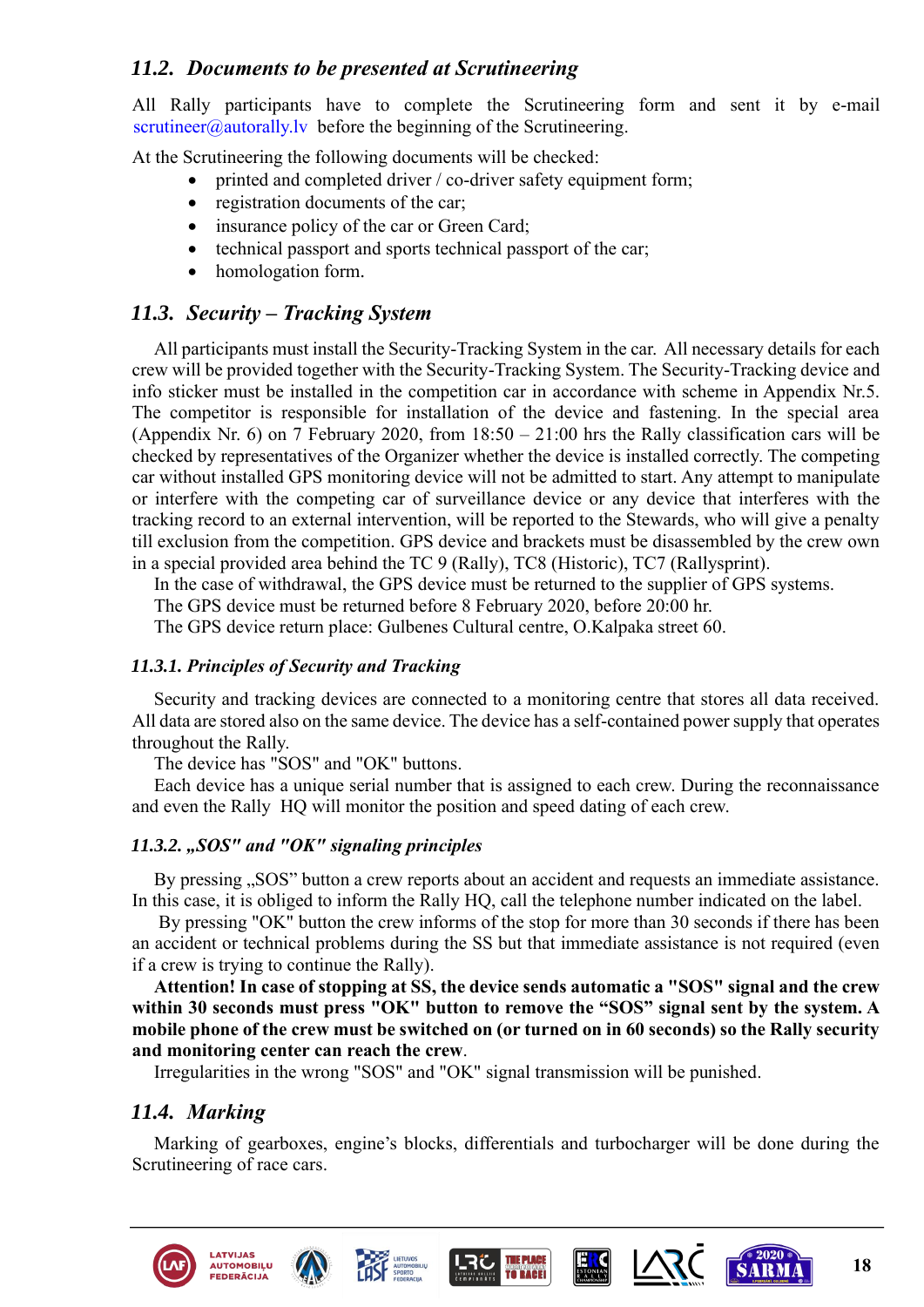# *11.5. Mud Flaps*

Mud flaps are mandatory and must comply with FIA Regulations Appendix J Art. 252.7.7.

### *11.6. Windows*

The use of tinted films is authorized on rear side windows and rear window only. Front side window films must be transparent and clear (in accordance with FIA Regulations Appendix J Art. 253.11.

# *11.7. Crew safety equipment*

Rally crew's safety equipment must comply with FIA regulatory documents.

Rallysprint crew's safety equipment must comply with LAF Rally Committee regulatory documents.

Drivers can wear weather-sensitive shoes.

### *11.8. National regulations*

Competing vehicles must be equipped with A3 size SOS/OK sign, first aid kit and two reflective triangles.

#### *11.8.1. Car Exterior noise levels*

The maximum permitted noise level is 103 dBA. Vehicles which do not comply with this rule will not be admitted to start. Noise level will be measured by sonometers set at "A" and "SLOW", placed at a 45 degree angle and 50 cm away from tailpipe exhaust outlet, the car with the engine running with 3 500 rpm.

#### *11.8.2. Car lighting*

On road sections between Special Stages it is possible to use car lighting only through the original fitted and auxiliary headlamps with EHK ("E") homologation. Headlamps without homologation cannot be used during road sections. Complying with this provision will be checked by judges of fact. For each infringement will be reported to the Stewards, who will apply penalties according the FIA International Sporting Code, Art. 152 and 153.

# <span id="page-18-0"></span>**12. [OTHER PROCEDURES](#page-1-0)**

# *12.1. Start procedure and order*

#### *12.1.1. Start*

The Rally cars will start on Saturday, 8 February, 2020, at 08:30hr, Historic at 08:00 in Nākotnes street 8, Gulbenē (Servica park), TC0.

The Start List will be published at Official Notice Board (in accordance with Rally Programme). Start interval for all crews during the whole Rally will be 1 minute.

#### *12.1.2. Start procedure for Special Stages*

Start procedure for Special Stages will be as follows:

- On the start position the crew stops when instructed by marshals;
- When the start marshal confirms the car is on the right start position  $-40$  cm before electronic controlled start line the car must stay immovable till start moment and the team must visual follow the light signal of light shield;
- On the light shield the time will be shown;
- 30 seconds before start the marshal passes to co driver the Time Card;
- 25 seconds before start on the shield will be shown the remainder seconds till start;
- The last 5 seconds of the pre start minute are marked with five red light signals. When all



**AUTOMOBIĻU** 

**EDERĀCIJ** 









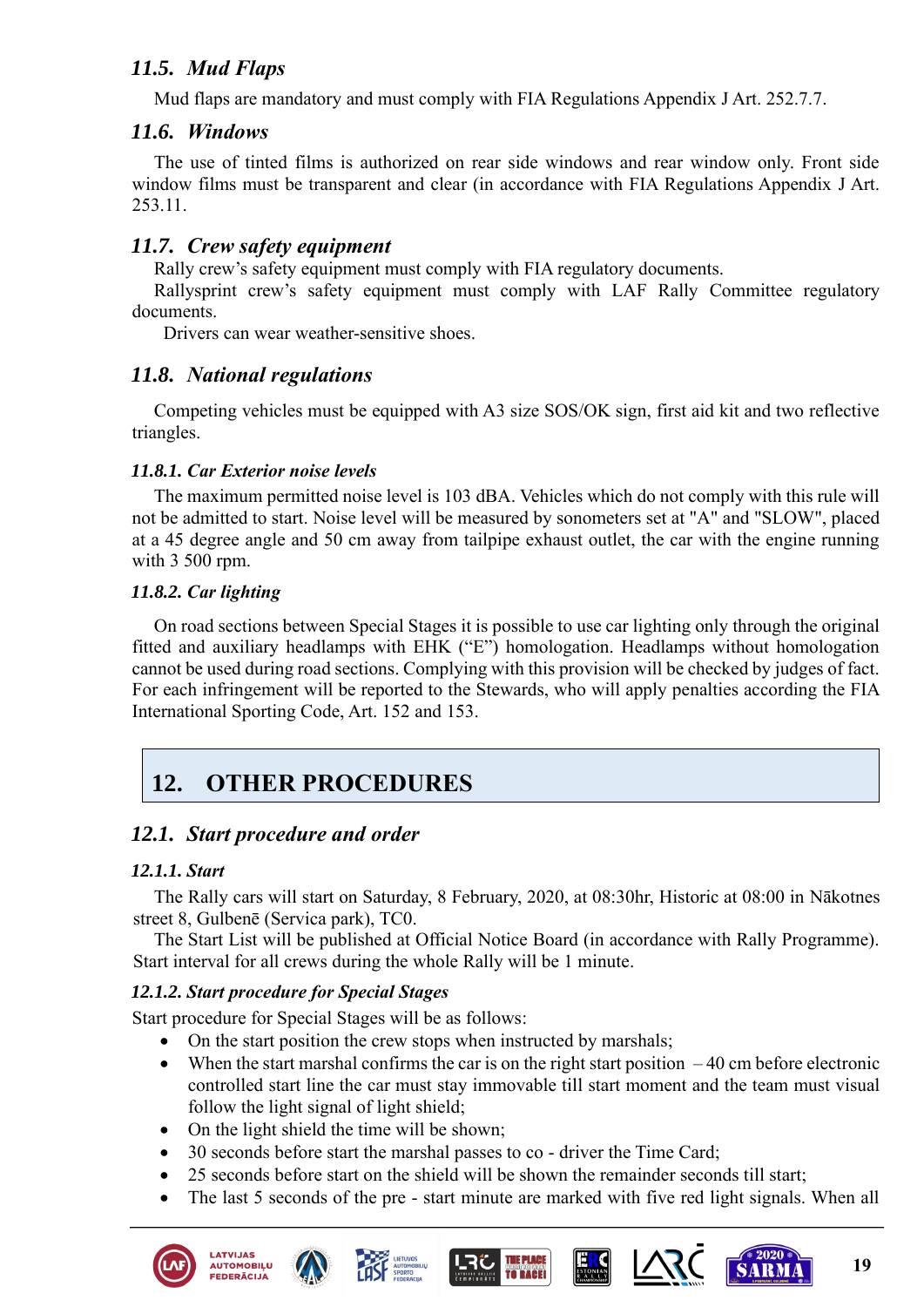signals go out, the road for start is free;

- If the crew's car cross the electronically controlled start line before red lights are going out, automatically will be fixed false start which will be indicated with 5 seconds delay;
- Final decision about false start makes the start marshal by making a note in the start protocol;
- If the start system does not function, start will be given by a marshal in accordance with the LAF Rally regulations.

#### *12.1.3. Opening of the Rally*

All participants must arrive the pre-start place according to the schedule, which will be published on 7 February 2020 at 18:00hr on the Official Notice Board.

If the crew is unable to attend the opening of the Rally with it race car, it may start the rest of the Rally to the specified start time, with the condition that about it will be informed the Stewards and it will take the necessary technical and Security-Tracking System test. The crew, however, is due to arrive at the Rally opening in overalls.

Penalty for absence - 30 EUR.

#### *12.1.4. "Power stage"*

The "Power Stage" in the Rally "Sarma 2020" will be SS 8.

#### *12.1.5. Timecard changes*

During the race Timecards will be changed:

For Rally:

|           | <b>Receive</b>    | Return          |
|-----------|-------------------|-----------------|
| Section 1 | TC 0              | TC 3A           |
| Section 2 | TC <sub>3</sub> A | TC 6A           |
| Section 3 | TC <sub>6</sub> A | TC 7A           |
| Section 4 | TC <sub>7</sub> A | TC <sub>9</sub> |

For Historic:

|           | Receive           | Return            |
|-----------|-------------------|-------------------|
| Section 1 | TC <sub>0</sub>   | TC <sub>3</sub> A |
| Section 2 | TC <sub>3</sub> A | TC <sub>6</sub> A |
| Section 3 | TC <sub>6</sub> A | TC <sub>8</sub>   |

For Rallysprint:

| $\sim$ $\sim$ | Receive                        | Return            |
|---------------|--------------------------------|-------------------|
| Section 1     | $T\cap \Omega$<br>IU.          | TC <sub>3</sub> A |
| Section 2     | $T\cap 2$<br>3Α<br>$\check{ }$ | TC 7              |

#### *12.2. SOS System operation or Withdrawal procedure*

All participants who retired during the race must wait for the closing car ("green light"), note in the Timecard the true reason of retirement and return the Timecard to closing car "Green Light". For failure to comply with this LAF Rally Council after a fact-finding can apply penalty - 70 EUR or prohibit to start, if it is found that the driver deliberately concealed the reason of retirement.

In a case of an accident or technical failure on the Special Stage when the competing car is on the road or less than 3 m from the road the drivers must warn other competitors by placing emergency signs of not less than 100 m from the accident place on visible side of the road where the crashed car stands.

In a case of an accident without wounded, who need medical aid, the driver must show visible "OK" sign for next three crews.

If the medical aid is needed, the drivers of the crew must show "SOS" sign for next three crews. The reason of retirement must be reported to the Rally HQ per Phone: **+371 26605605**









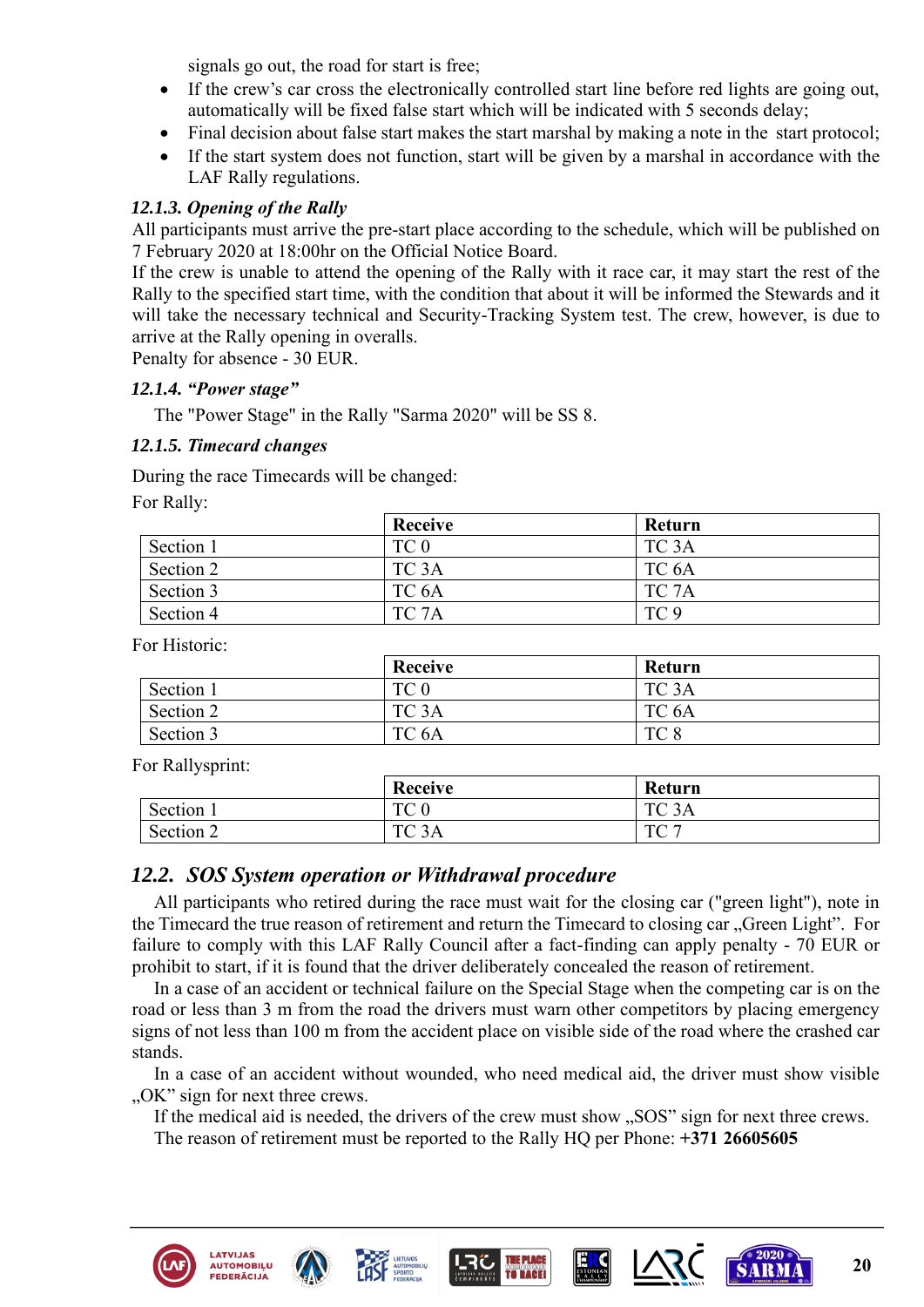# *12.3. Finish procedure*

The competition element ends at arrival Time Control area TC 9 (Rally), TC8 (Historic), TC7 (Rallysprint). After TC the crews must obligatory go to the Park Ferme. Participants may remove cars from a Parc Ferme with the permission of the Stewards.

# *12.4. Early check in*

Early check in is authorized at TC 9 (Rally), TC 8 (Historic), TC 7 (Rallysprint).

# *12.5. Service procedures*

A limitation for servicing, refuelling and changes of mechanical parts is introduced in the LAF Rally General Regulations. Service parks can be entered only by one Service vehicle with service plate (SERVICE). A fee for an additional car sticker (Service) is 50.00 EUR / pcs with 21% VAT (included).

#### *12.5.1. Service parks*

Rally:

| Service          | Time Limit       | Tyre change | Refueling |
|------------------|------------------|-------------|-----------|
| A Gulbene        | $30 \text{ min}$ | Yes         | Yes       |
| <b>B</b> Gulbene | $30 \text{ min}$ | Yes         | Yes       |
| C Gulbene        | 45 min           | Yes         | Yes       |

Historic:

| Service          | Time Limit       | Tyre change | Refueling |
|------------------|------------------|-------------|-----------|
| A Gulbene        | $30 \text{ min}$ | Yes         | Yes       |
| <b>B</b> Gulbene | m <sub>1</sub>   | Yes         | Yes       |

Rallysprint:

| Service     | m.<br><sub>1</sub> me<br>$+m1$ | $T_{V}$ .<br>hange <sup>-</sup> | $\rightarrow$ |
|-------------|--------------------------------|---------------------------------|---------------|
| -717<br>ene |                                | Yes                             | Yes           |

#### *12.5.2. Speed limit*

Maximum speed in the Service Park may not exceed 30 km/h. Crews will be penalized by the Stewards for over speeding.

#### *12.5.3. Behavior within the service park*

Only competition vehicles and service vehicles with affixed service plates "SERVICE, issued by the Organizer, are allowed to enter into the service area. Damages of the surface of the Service Park have to be avoided. Nails and screws for fixing on the surface of Service Park are not allowed. For damages at the service area assigned to the crew, the crew is liable. Crews are obliged to put a sufficiently large plastic ground sheet under the competition vehicle as long as service works are carried out. No sustainable and avoidable damages shall be caused because of service works. Refueling is allowed only at the foreseen refueling zone. In each service position must be placed fire extinguisher, a weight of not less than 6 kg. After the Rally the service park has to be handed over in tidy condition. Crews are responsible for the removal of their waste and sewage.

# *12.5.4. Responsible person for the Service Parks*

Jānis Veiders, phone: +371 29496644

# *12.6. Barriers*

Due to safety reasons, barriers of tire cones or hay rolls will be positioned on the Rally route to reduce speed of competition cars. Judges of the Fact at these points will follow for proper driving of the barriers. Schedule of the Judges of the Fact will be published on the Official Notice Board in accordance with International Sporting Code, Art. 11.16.3.

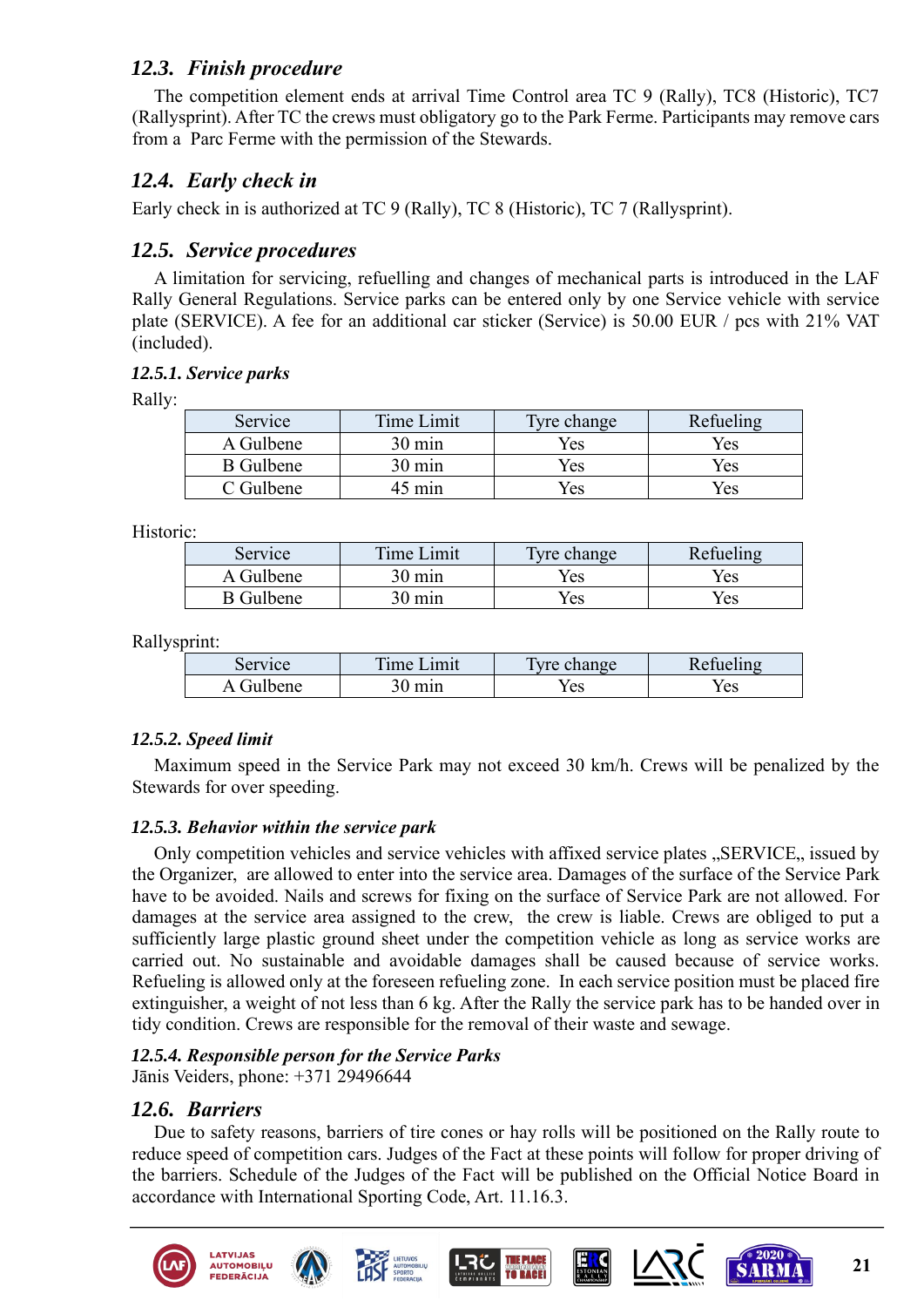# *12.7. Official time of the Rally*

Official Rally time during the race will be displayed in the Rally HQ.

# *12.8. Entrance to the Regrouping area and Park Ferme*

#### *12.8.1. Security – Tracking System team*

Safety GPS tracking workers are allowed to enter the Regrouping area or Park Ferme in order to maintain or repair the GPS tracking systems installed in the race cars. They have to be accompanied by Scrutineer and the representatives of the teams (driver, co-driver, competitor).

#### *12.8.2. TV teams*

TV teams, which list will be published on the Official Notice Board, are allowed to enter the Regrouping area and Park Ferme in order to maintain the camera systems installed in the race cars or to exchange the data recording media. They have to be accompanied by Scrutineer and the representatives of the teams (driver, co-driver or competitor).

#### *12.8.3. Crew*

In the Regrouping zones 3A, 6A and 7A the crews are allowed to own cars.

### *12.9. Crew- related air vehicles*

With a crew-related air vehicle (hereinafter named as aircraft) parking in a Rally associated place must be co-ordinate in written with Organizer, Application form is to find on the Rally website www.autorally.lv. For air vehicle permission the Organizer have the right to request additional payment. The pilot must consider all actual Latvian Regulations for air transportation. In addition, the Latvian Rally Regulations relating to service and team personnel actions during the race are applicable. During the race, the landing of aircraft is prohibited in locations not agreed with the Organizer and in locations closer than 100 m from any of the Rally track judges' points.

# <span id="page-21-0"></span>**13. [IDENTIFICATION OF OFFICIALS AND MEDIA](#page-1-0)**

| Chief of SS      | Red tabard with text                                        |
|------------------|-------------------------------------------------------------|
| Chief of TC      | Orange tabard                                               |
| CRO              | Red tabard with text "Competitors' Relations Officer"       |
|                  | Stage Radio Point Marshal Yellow/Green tabard with SOS mark |
| Safety Marshal   | Orange tabard                                               |
| Medical Officers | White smock                                                 |
| Scrutineer       | Black tabard                                                |
| Media            | Blue tabard                                                 |
|                  |                                                             |

# <span id="page-21-1"></span>**14. [PRIZE-GIVING](#page-1-0)**

# *14.1. Organizers` awards:*

- $\bullet$  1 3 winners Rally "Sarma 2020" in each classification group, in accordance with Art. 4.3.4 of these Suplementary Regulations;
- 1 winner LRČ Juniors, ER'Juniors and LARČ Juniors classification;
- 1 winner Rally classification Junior Cup (Rallysprint);
- 1-3 winners in team classification LRČ, ERC, LARČ

The Organizer and sponsors have the right to award special prizes, see separate information.